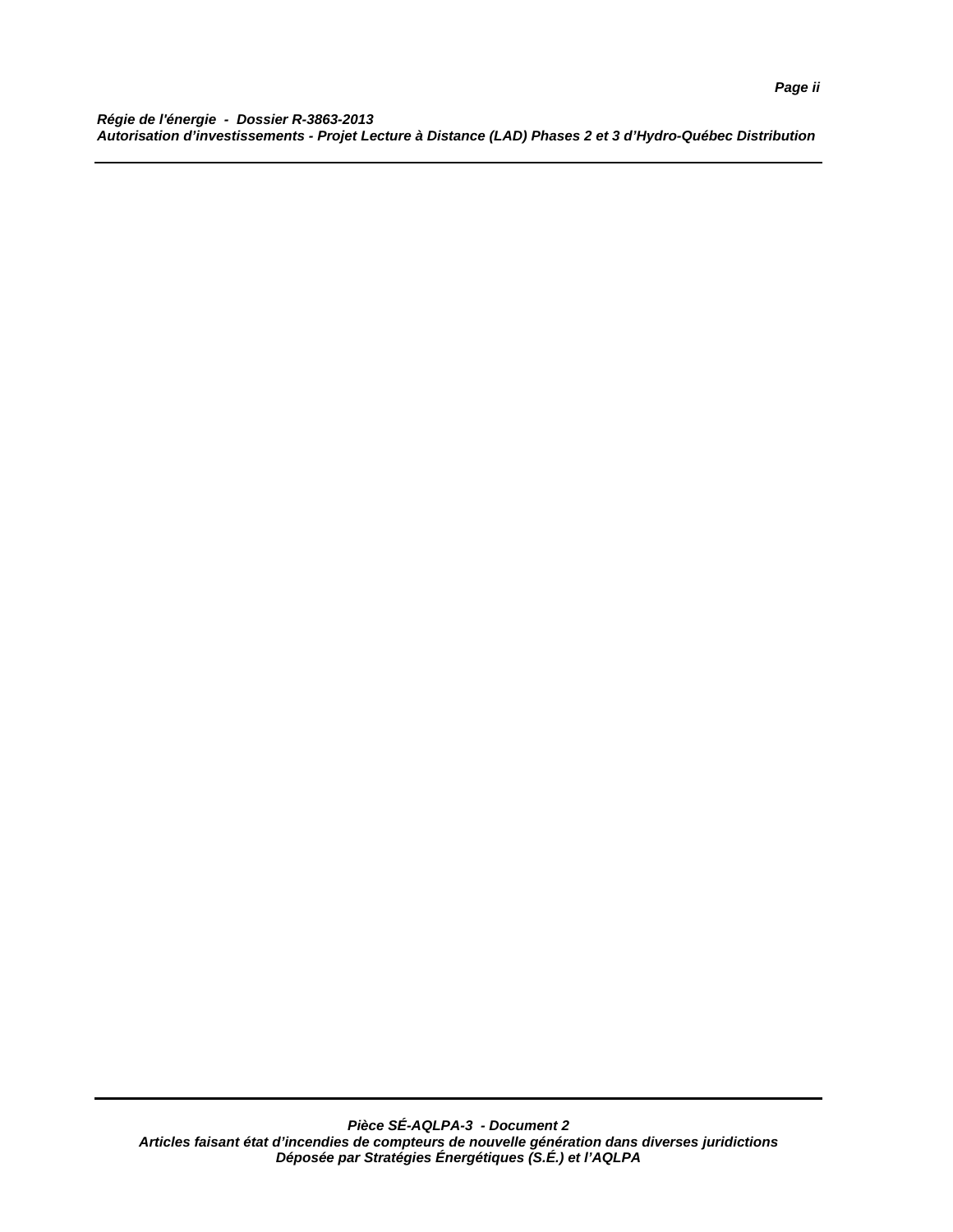## **Smart Meter Causes Dumb Fire**

By Kim Zetter - Wired 2012 09 12. http://www.wired.com/threatlevel/2012/09/self-combusting-smart-meters/



A General Electric smart meter after it burst into flames at a home in Illinois. *Image courtesy of Shirley Bayliff*

In June 2010, Shirley Bayliff was sitting at the piano in her suburban Illinois home, giving music lessons to a student, when she heard a "pop" outside the house before the power went out.

When she and her husband looked out the window, they saw five-foot flames shooting out from a new General Electric smart meter their utility company had installed as part of a pilot project. "Very, very scary," she told *Crain's Chicago Business* newspaper.

Apparently Bayliff isn't the only who got a surprise from her smart meter.

Since then, two more of the 130,000 smart meters Commonwealth Edison installed in the area have burst into flames, one in 2011 and one this last July, according to the newspaper.

ComEd recently disclosed the fires, as well as information about 15 other overheating incidents that caused damage to smart meters, only after another utility in Philadelphia, Peco Energy, decided to suspend installation of smart meters there following a fire in a home and a dozen incidents involving overheating smart meters.

In the Philadelphia case, a neighbor called the fire department on a Sunday morning after hearing a pop and seeing sparks and flames shooting out from the meter of another house.

Overheating problems with smart meters have also been reported in Maryland by Baltimore Gas and Electric Co. All three utility companies are owned by the Exelon Corp, based in Illinois.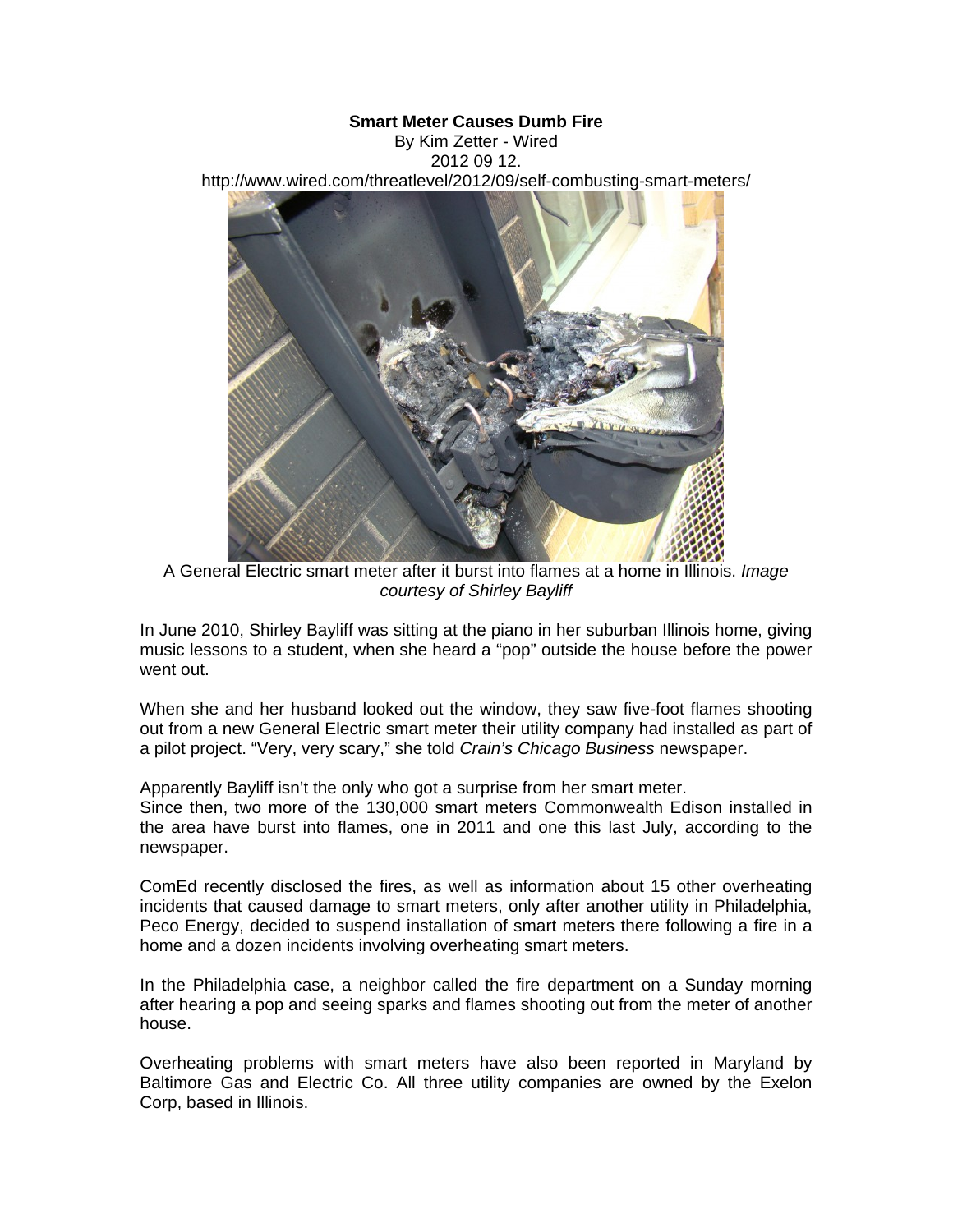

Fire from the smart meter melted part of a window screen (at right). Firefighters told the homeowner that her house would have been more damaged if the meter had been installed on a wood wall instead of one made from brick. *Image courtesy of Shirley Bayliff*

ComEd described the incidents in Illinois as "small fires." But Bayliff, whose meter caught fire just 71 days after ComEd installed it, says the flames would have burned down her house if the meter hadn't been installed on a brick wall.

"We saw huge flames," Bayliff told the newspaper. "Luckily, there wasn't much damage because (the house) was brick … When the firemen arrived, the lieutenant said if we lived in a wood house they'd be ripping off the shingles and hosing down the attic right now."

ComEd denied the fire was caused by the meter and blamed the combustion on faulty house wiring where the meter was installed, which the company said was Bayliff's problem. ComEd said faulty wiring was behind a second fire as well. The third reported fire is still under investigation.

The utility refused to pay the \$2,900 in damages to Bayliff's house – which included a melted window screen and the cost of replacing the wiring – but relented after Bayliff threatened to make it a public safety issue.

\_\_\_\_\_\_\_\_\_\_

"Once I got their attention, they were very accommodating," she told the paper.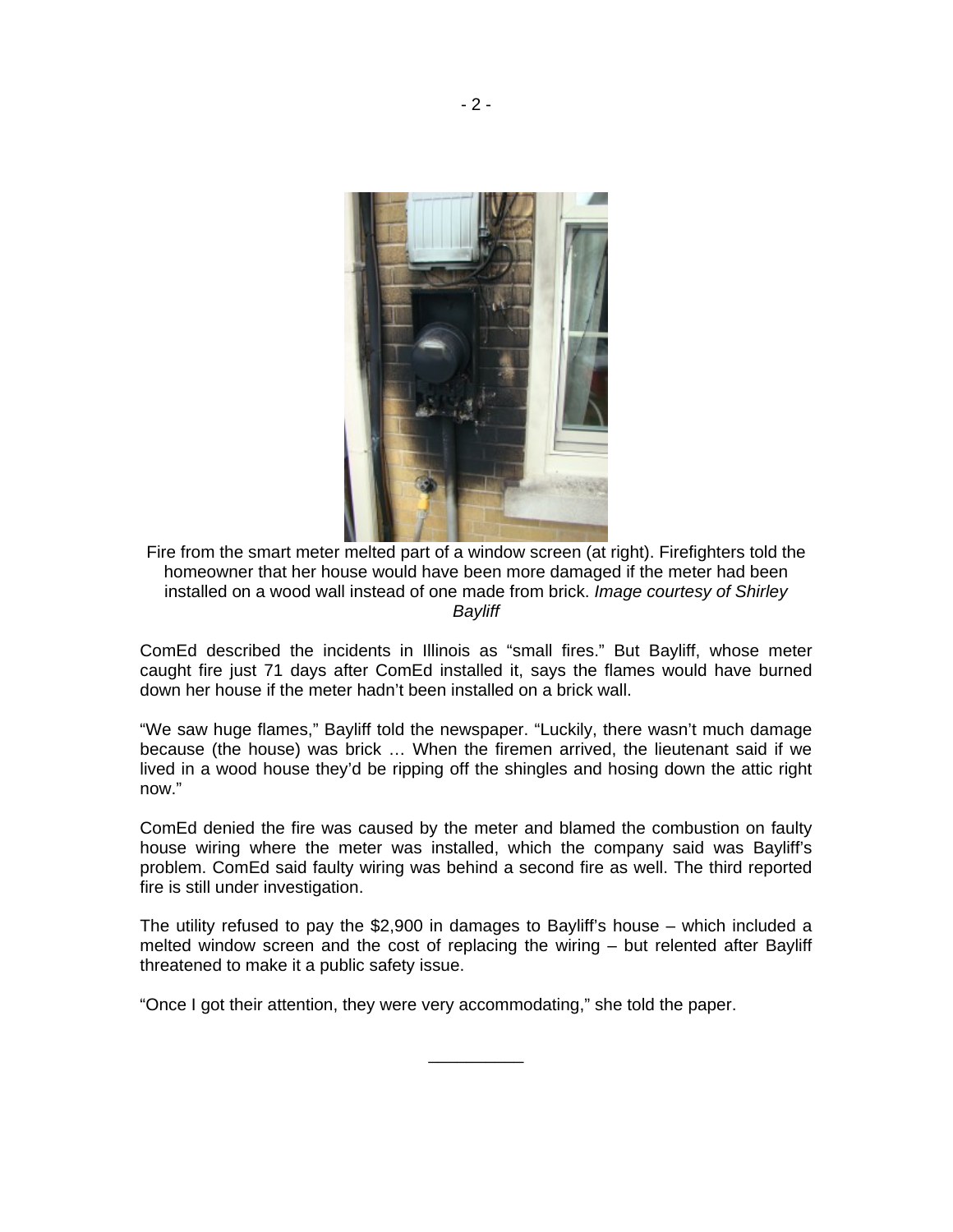**A massive explosion of a bank of smart meters in Forest, Ontario**  resulting from a power surge. It was pure luck that no one was badly injured or worse. It will happen here. This article will be published in the local newspaper later this week. Nov 7 2013 by Eric Nixon https://www.facebook.com/StopSmartMetersinBC/posts/553662208046082

Families on Eureka Street in Forest found out the Hydro One Smart Meters they have installed on their homes aren't quite as smart as they were led to believe. A power surge blew out between 60 and 70 of the meters on the street and led to hydro being shut off for more than a day, starting about 1:00 pm on Halloween.

Don Plowright, who lives with his wife in the Fairview Court Apartments, says the meters sustained a lot of damage. "Some of them blew right off and hit one of the windows," he remarks. "Ours was all blackened. The people next to us, the meter was blown right off and the wires were sticking out."

That led to Hydro One taking immediate action to prevent anyone from getting injured. "They cut all the wires leading into the apartment building, so that no one could get electrocuted," etc. in the says and the says of the Plowright.

Apparently, this was a totally new experience for the Hydro One crews. "They were really surprised. They said that they'd never had anything like this happen before. There's safety things that they have that if anything happens, it will short everything out. But, for some reason, it didn't. That's why all the things blew," Plowright recounts.

Hydro One employee Ron Core, one of the crew members onsite, says the surge was caused when a 16,000 volt line landed on a 2,000 volt line during the high winds last Thursday, blowing one transformer and destroying the Smart Meters.

Plowright was surprised how quickly workers managed to restore power. "One of the guys that came around first said that it wouldn't be done until Monday or Tuesday," he says. On Friday, a large number of Hydro One crews were onsite, along with electricians from private companies. "They were really working hard. They got everything done," says **Plowright.** The same of the same of the same of the same of the same of the same of the same of the same of the same of the same of the same of the same of the same of the same of the same of the same of the same of

The Eureka Street resident says he's not impressed by the so-called Smart Meters – and he's not the only one. When they were installed at his former residence, Plowright says, "The guy that looked after that said they're not very good. Most of the old ones were made in Canada. These are made in China and they're not made to stand up to real rough weather. He didn't think much of them." The meters are manufactured by a company called Landis + Gyr, which is headquartered in Switzerland, but was bought by Toshiba Corporation of Japan in 2011.

One Eureka Street resident wondered how Hydro One was going to calculate hydro bills for residents, since the new meters were zeroed when they were installed. A Hydro One representative said off the record that he expected the residents' bills would be pro-rated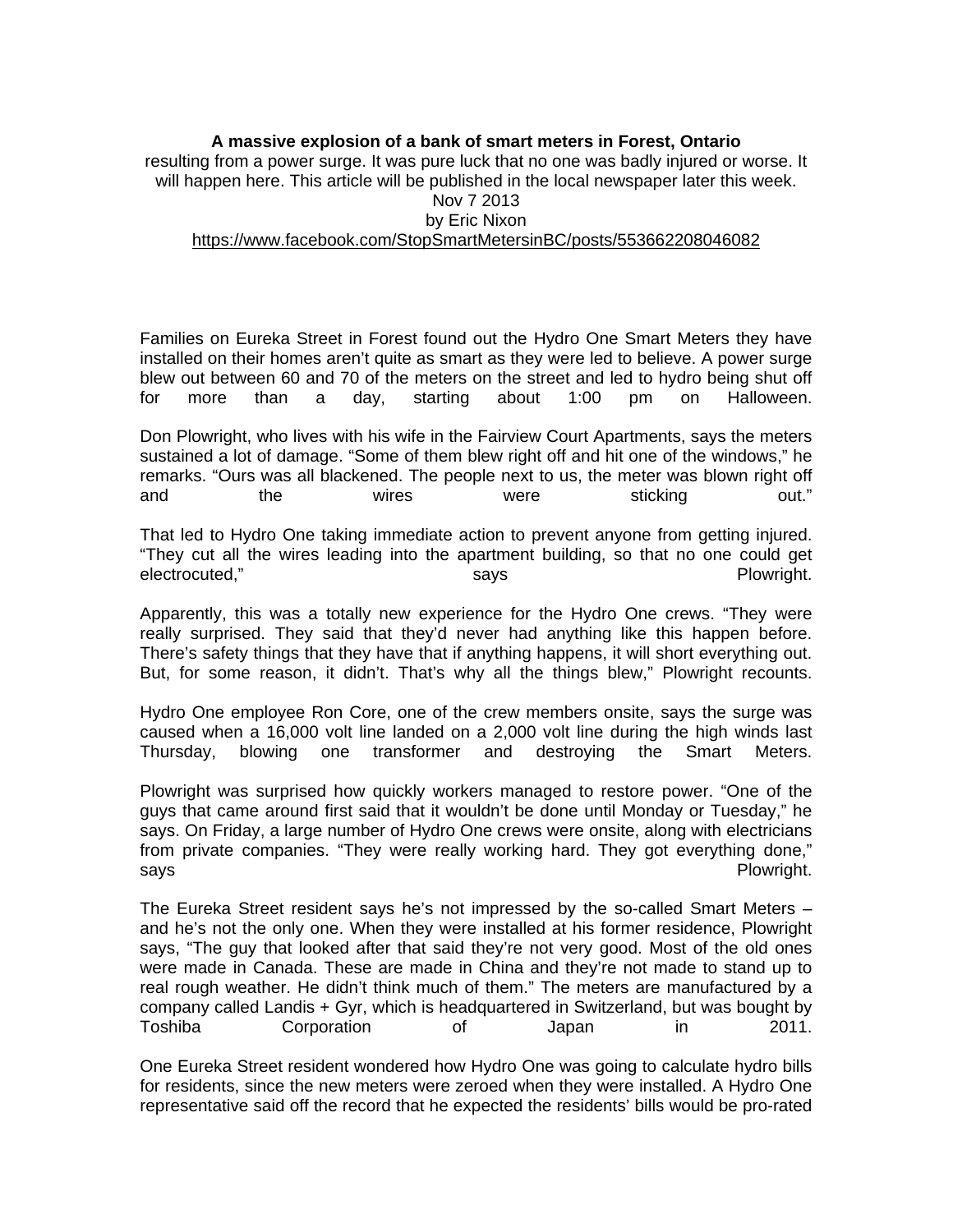| based<br>their<br>normal<br>and<br>current<br>on<br>previous | usage. |
|--------------------------------------------------------------|--------|
|--------------------------------------------------------------|--------|

In addition to the Eureka Street outages, approximately 2,700 local Hydro One customers lost power on Halloween afternoon, but most had service restored by 4:00 the same day. For Plowright, he says the outage did not cause any damage in his house, other than water in the basement caused when the apartment's sump pump was shut down. "They had to have people come into each apartment to check that the wiring was okay," he says. As well, people were given papers by Hydro One representatives to report any damage that might have been caused by the outage.

In addition to the quick service by the workers, Plowright was grateful to Christ Church in Forest where he's a member of the congregation. "We had a lot of food that was in the freezer and they allowed us to put it in the freezer at the basement," he says.

Combined with the relatively mild temperatures for this time of year, the outage and the potential for danger caused by the blown Smart Meters ended up being more of an unwelcome inconvenience for the Eureka Street residents, one that was largely mitigated due to the speedy, professional efforts of the Hydro One crews involved.

\_\_\_\_\_\_\_\_\_\_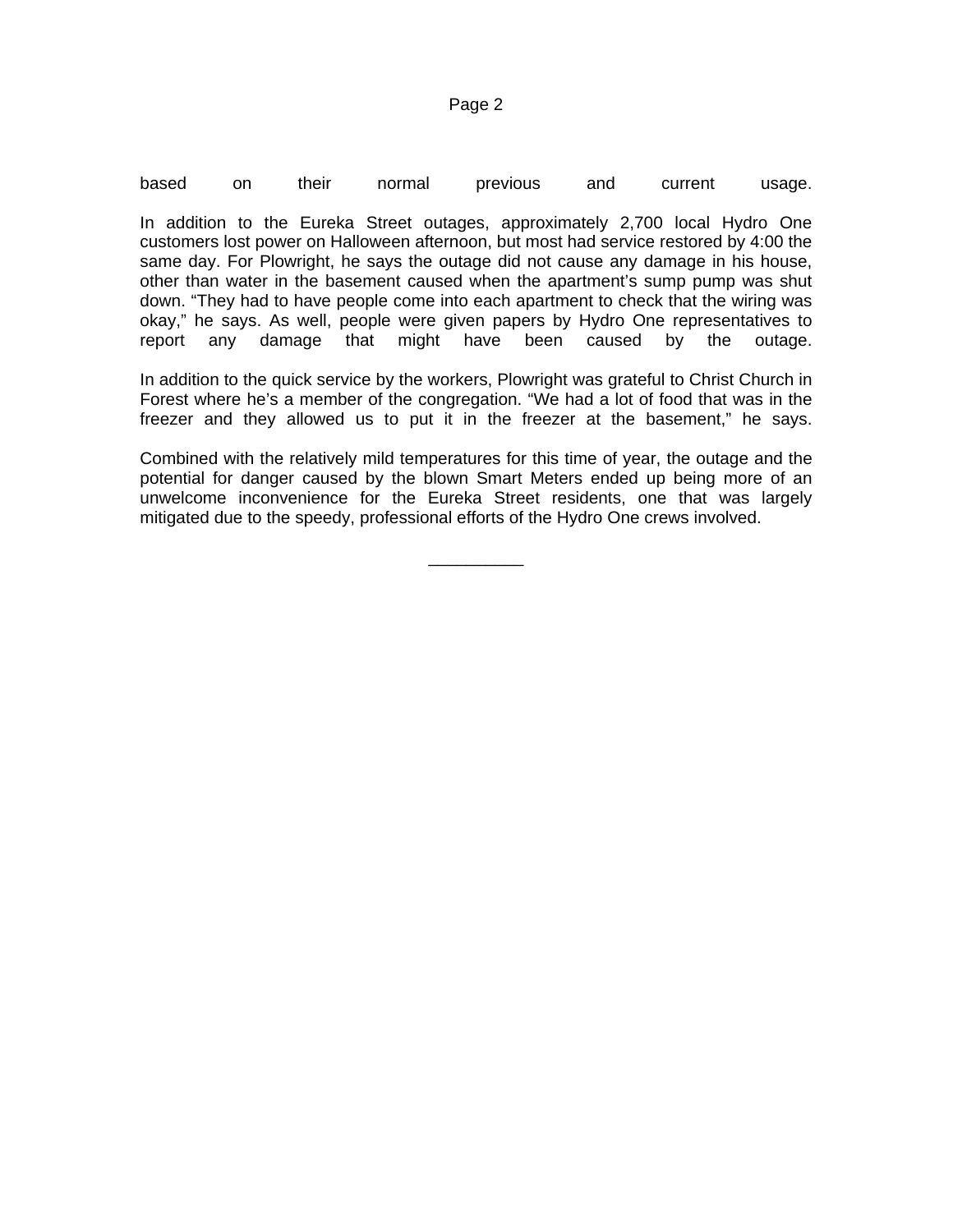# EMF Safety Network

# **Smart Meter Fires and Explosions**

http://emfsafetynetwork.org/smart-meters/smart-meter-fires-and-explosions/

(up to date 2013 11 07)



The following is a compilation of reports from the US , Australia and Canada about fires, explosions or burned out appliances due to Smart Meter installations. If you have experienced similar problems, please post your story in the comment section below.

The US Consumer Products Safety Commission (CPSC) is a federal agency that will take complaints on utility smart meters from all US states. If you have or had smart meter electrical or fire problems CALL: (800) 638-2772 Monday through Friday from 8:00 a.m. to 5:30 p.m. ET or submit your complaint by email.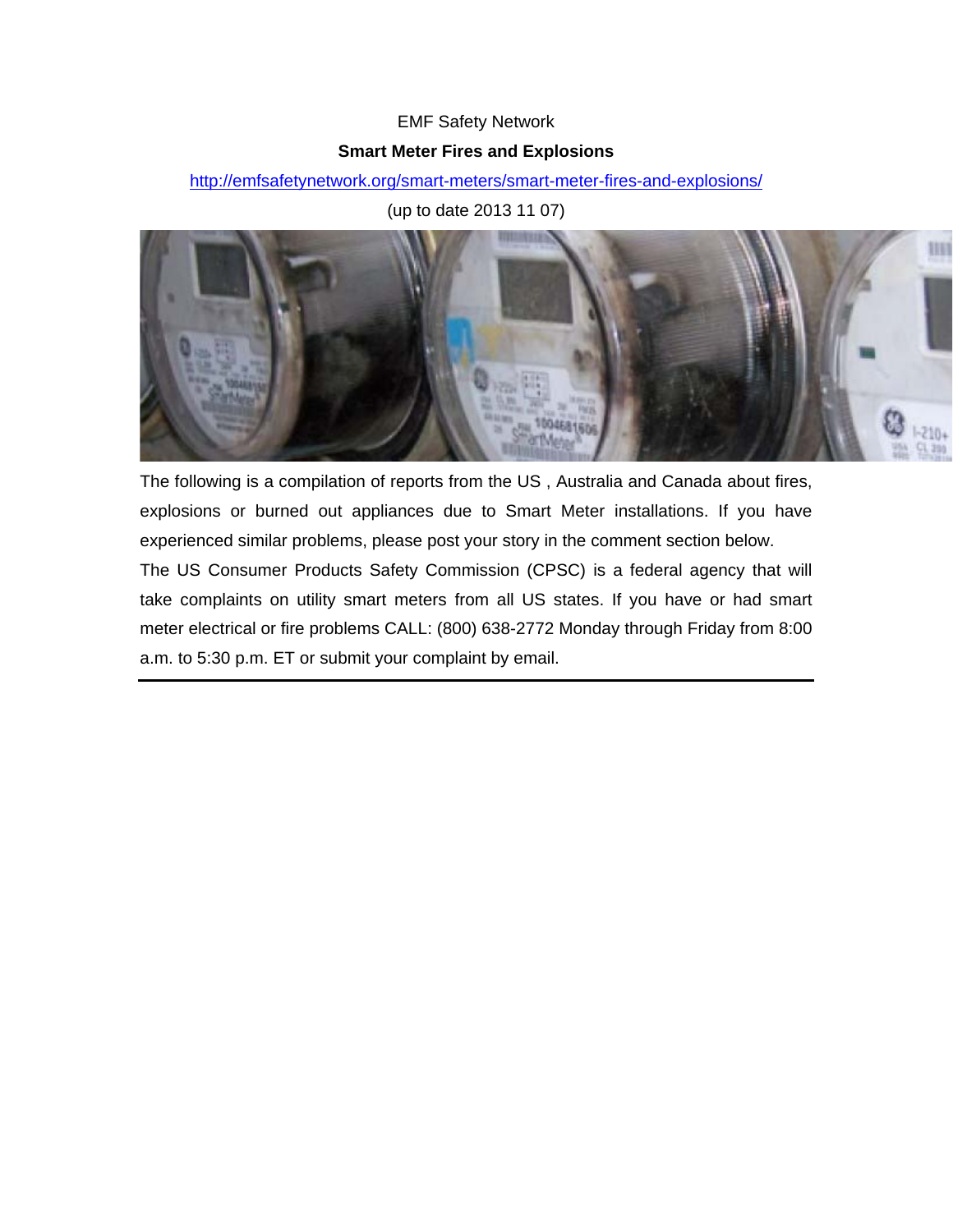8/2013 Lakeland fire sparks concerns about 'smart meters' (Florida) TV news reported , "A charred electrical box is what's left of a very scary weekend outside Cherie Oberg's Carillon Lakes condo in Lakeland. Oberg says the digital "smart meter" on her home burst into flames damaging two adjoining meters. The flames fizzled out by the time Lakeland firefighters arrived, but the fear sparked by the situation is still smoldering for Oberg and her neighbors." The report and video confirm the Consumer Product and Safety Commission is taking complaints on smart meters.

On December 18, 2012 a PG&E meter reader whistleblower tells the California Public Utilities Commission judge that:

Smart Meters CAUSE FIRES.

PG&E is covering up the Smart Meter fire risk.

PG&E fired him because he was unwilling to keep quiet.

\_\_\_\_\_\_\_\_\_\_\_\_\_\_\_\_\_\_\_\_\_\_\_\_\_\_\_\_\_\_\_\_\_\_\_\_\_\_\_\_\_\_\_\_\_\_\_\_

\_\_\_\_\_\_\_\_\_\_\_\_\_\_\_\_\_\_\_\_\_\_\_\_\_\_\_\_\_\_\_\_\_\_\_\_\_\_\_\_\_\_\_\_\_\_\_\_\_

"Smart Meter Disaster" is an Australian TV news report on the meter hazards, including fires.(From 2012)

\_\_\_\_\_\_\_\_\_\_\_\_\_\_\_\_\_\_\_\_\_\_\_\_\_\_\_\_\_\_\_\_\_\_\_\_\_\_\_\_\_\_\_\_\_\_\_\_\_\_\_\_\_\_\_\_\_\_\_\_\_\_\_\_\_

2013 When 'Smart' Meters Kill: The Story of Larry Nikkel — Details Emerge of Vacaville, CA Smart Meter Fire Death Larry Nikkel died in a house fire related to smart meter installation in Vacaville CA. The burnt out computer, loud humming in the house were classic signs that the smart meter was arcing. The case was settled out of court.

2/2013 FOX 5 Investigates: Smart meters spark controversy "I was walking to the seventh tee, when the pro came up and said,'Jump in the car. We just got a call. Your house is on fire," Michael Capetto said. He lives in Upper Makefield, near Philadelphia, where the utility PECO this past summer reported at least 15 smart meters caught fire or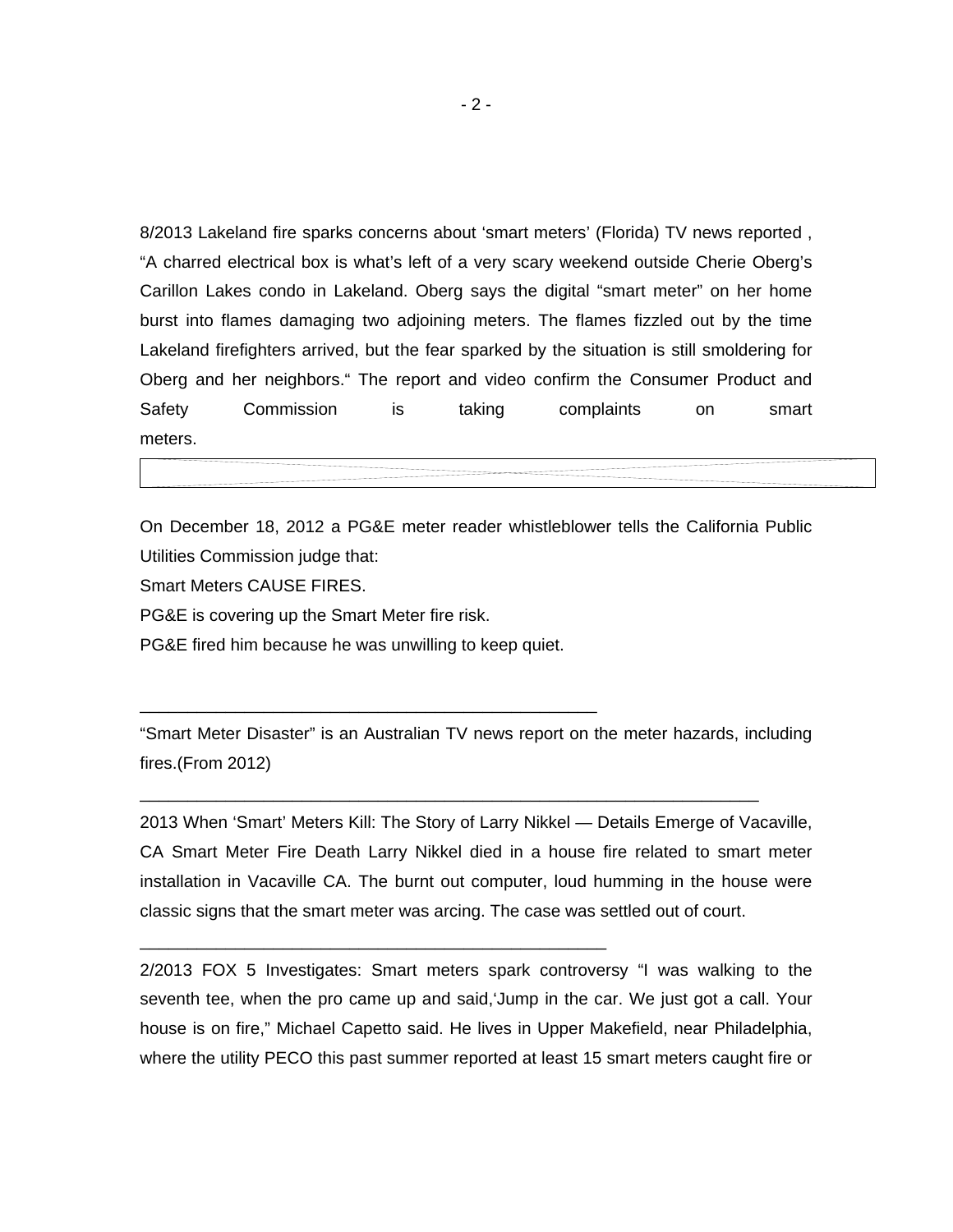got so hot, the meters melted. Similar fires have been reported in other states too."…"..the meter sizzling inside the casing like a piece of bacon"

3/2013 "Memphis Light Gas and Water Division officials on Tuesday told a City Council committee that "smart meters" slated to replace the utility's traditional meters don't cause fires….But problems with the metal electrical boxes, or "meter sockets" into which meters are plugged, could cause overheating and spark a "flash over" fire, they reported. Made of plastic, smart meters also can melt." http://www.commercialappeal.com/news/2013/mar/05/memphis-city-council-briefs/

### 1/17/2013 Electric Meter Catches Fire at Winchester Resident's Home

\_\_\_\_\_\_\_\_\_\_\_\_\_\_\_\_\_\_\_\_\_\_\_\_\_\_\_\_\_\_\_\_\_\_\_\_\_\_\_\_\_\_\_\_\_\_\_\_

\_\_\_\_\_\_\_\_\_\_\_\_\_\_\_\_\_\_\_\_\_\_\_\_\_\_\_\_\_\_\_\_\_\_\_\_\_\_\_\_\_\_\_\_\_\_\_\_



A Sensus Smart Meter caught fire on a

Winchester TN home. The damage was contained by the brick siding. The owner, Brandon McClain is asking the utilities to pay for the smoke damage to his garage, the loss of his wages to deal with the problems, and the cost to replace the meter base. He states, "I believe the fault lies in the Sensus Smart FlexNet meters Winchester Utilities is currently using, or the utility employees spread the terminals when the smart meter was installed. My family could've been seriously harmed."

11/27/2012 Fire captain finds hazardous power surges follow Smart Meter installations Matt Beckett, a CA Fire captain stated, "Two years ago PG&E replaced that meter [analog] with a "Smart Meter". Immediately following we noticed power surges in the form of our refrigerator motor intermittently speeding up simultaneously with our lights becoming brighter. As a seventeen year veteran and current Fire Captain this caused me to become very concerned." The Smart meter on his house was replaced with an

\_\_\_\_\_\_\_\_\_\_\_\_\_\_\_\_\_\_\_\_\_\_\_\_\_\_\_\_\_\_\_\_\_\_\_\_\_\_\_\_\_\_\_\_\_\_\_\_\_\_\_\_\_\_\_\_\_\_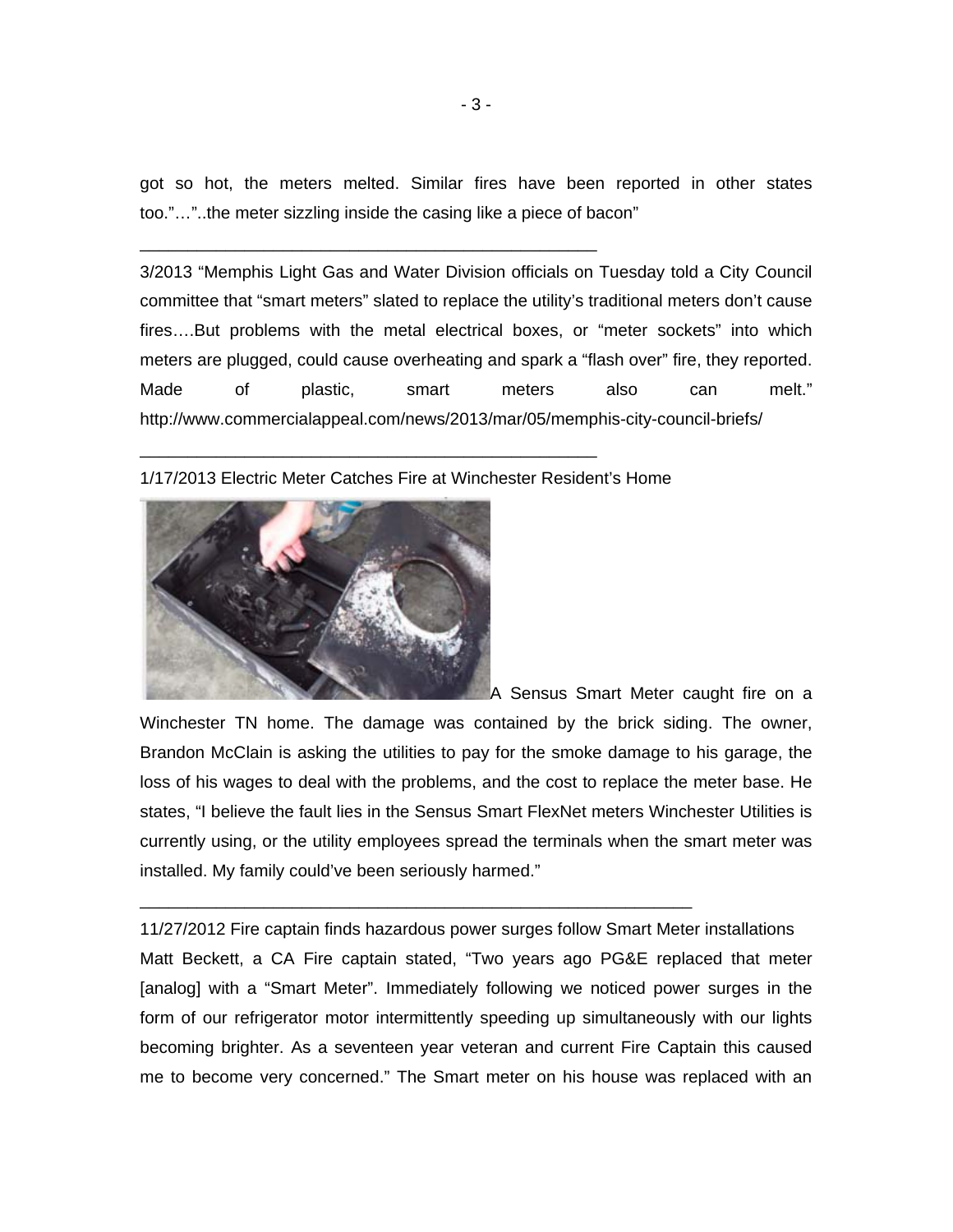analog, and there were no problems, until a new Smart Meter was reinstalled. This time he had two surge protectors burn out. Read more: http://emfsafetynetwork.org/?p=9013

\_\_\_\_\_\_\_\_\_\_\_\_\_\_\_\_\_\_\_\_\_\_\_\_\_\_\_\_\_\_\_\_\_\_\_\_\_\_\_\_\_\_\_\_\_\_\_\_\_\_\_\_\_\_\_\_\_\_\_

\_\_\_\_\_\_\_\_\_\_\_\_\_\_\_\_\_\_\_\_\_\_\_\_\_\_\_\_\_\_\_\_\_\_\_\_\_\_\_\_\_\_\_\_\_\_\_\_\_\_\_\_\_\_\_\_\_

\_\_\_\_\_\_\_\_\_\_\_\_\_\_\_\_\_\_\_\_\_\_\_\_\_\_\_\_\_\_\_\_\_\_\_\_\_\_\_\_\_\_\_\_\_\_\_\_\_\_\_\_\_\_\_

\_\_\_\_\_\_\_\_\_\_\_\_\_\_\_\_\_\_\_\_\_\_\_\_\_\_\_\_\_\_\_\_\_\_\_\_\_\_\_\_\_\_\_\_\_\_\_\_\_\_\_\_\_\_\_\_\_\_

11/2012 Michigan Is your electric meter dangerous? (see video in link.) Some say new meters are leading to fires: "Bonnie and Owen Medd said they never had a problem with the electric meter on their Ann Arbor home until DTE Energy replaced it with a new advanced "smart" meter. Then, it exploded. "The DTE man told me we were very lucky our house didn't go up in flames," said Bonnie.

The Medds blame their new smart meter."… "After hearing about the fire at the Medd's meter, 7 Action News started digging. We found similar fires are being reported across the country. Our sister station, WPTV in West Palm Beach, Florida, has covered several fires linked in part to smart meters."

11/29/2012 Examiner: Something is still wrong with the smart meters Writer Norman Lambe outlines his concerns regarding smart meters and gas explosions. "A glitch in the construction of the meters soon became apparent to the installers, and created a situation in which arcing could take place creating a spark, and if a natural gas leak existed anywhere in the vicinity serious problems could result, as witnessed to by the San Bruno explosion." He calls for a federal probe on the possible connection between Smart Meters and gas explosions stating, " I believe it is time for a federal probe into finding out once and for all the responsibility for the natural gas explosions taking place to determine if the smart meters are responsible."

November 2012 : A recent article recognizes the connection between Smart Meter installations in Reno Nevada and Smart Meters exploding and burning out appliances. According to the article NV Energy Gary Smith admitted to problems with arcing and burnt out appliances, stating, "What happens is sometimes in the panel itself, you can get heating in those clips (where the smart meter's prongs plug in) if they're worn out or damaged," Smith said. "Then we get what we call a 'hot socket' and you'll have arcing and you'll have a flashover."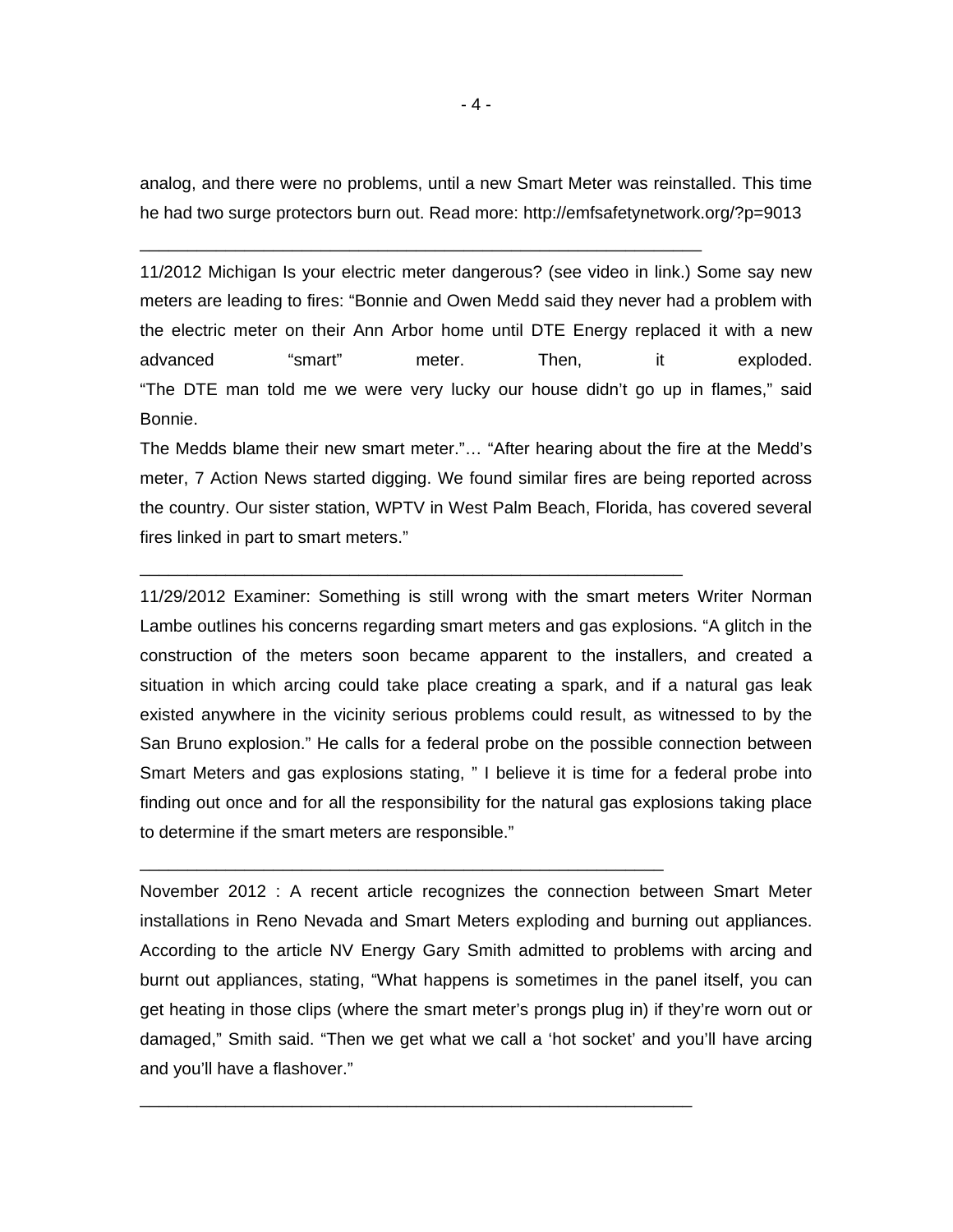IEEE Smart Meter Fire Reports "Obviously all companies with smart meter programs, and all their suppliers and sub-contractors, are going to have to take a close look at the issue of fire hazards. This is just the beginning of a difficult story. Companies installing smart meters already have run into a lot of consumer push-back because of concerns about privacy, security, and–sometimes–higher rather lower electricity costs. The last thing the smart grid needs is meters causing fires."

In August 2012 GE recalled 1.3 million dishwashers due to reports of 15 fires. GE also makes Smart Meters.

\_\_\_\_\_\_\_\_\_\_\_\_\_\_\_\_\_\_\_\_\_\_\_\_\_\_\_\_\_\_\_\_\_\_\_\_\_\_\_\_\_\_\_\_\_\_\_\_\_\_\_\_\_\_\_\_\_\_\_\_\_

\_\_\_\_\_\_\_\_\_\_\_\_\_\_\_\_\_\_\_\_\_\_\_\_\_\_\_\_\_\_\_\_\_\_\_\_\_\_\_\_\_\_\_\_\_\_\_\_\_\_\_\_\_\_\_\_\_\_



GEORGIA Family reports smart meter

fire. In the photo the homeowner holds the charred remains of a smart meter which exploded and caught fire on her home, causing \$11,000 worth of damage. According to the news report Georgia installed the same type of meters-Sensus- that have sparked fires in other states. (See video available here)

\_\_\_\_\_\_\_\_\_\_\_\_\_\_\_\_\_\_\_\_\_\_\_\_\_\_\_\_\_\_\_\_\_\_\_\_\_\_\_\_\_\_\_\_\_\_\_\_\_\_\_\_\_\_\_\_\_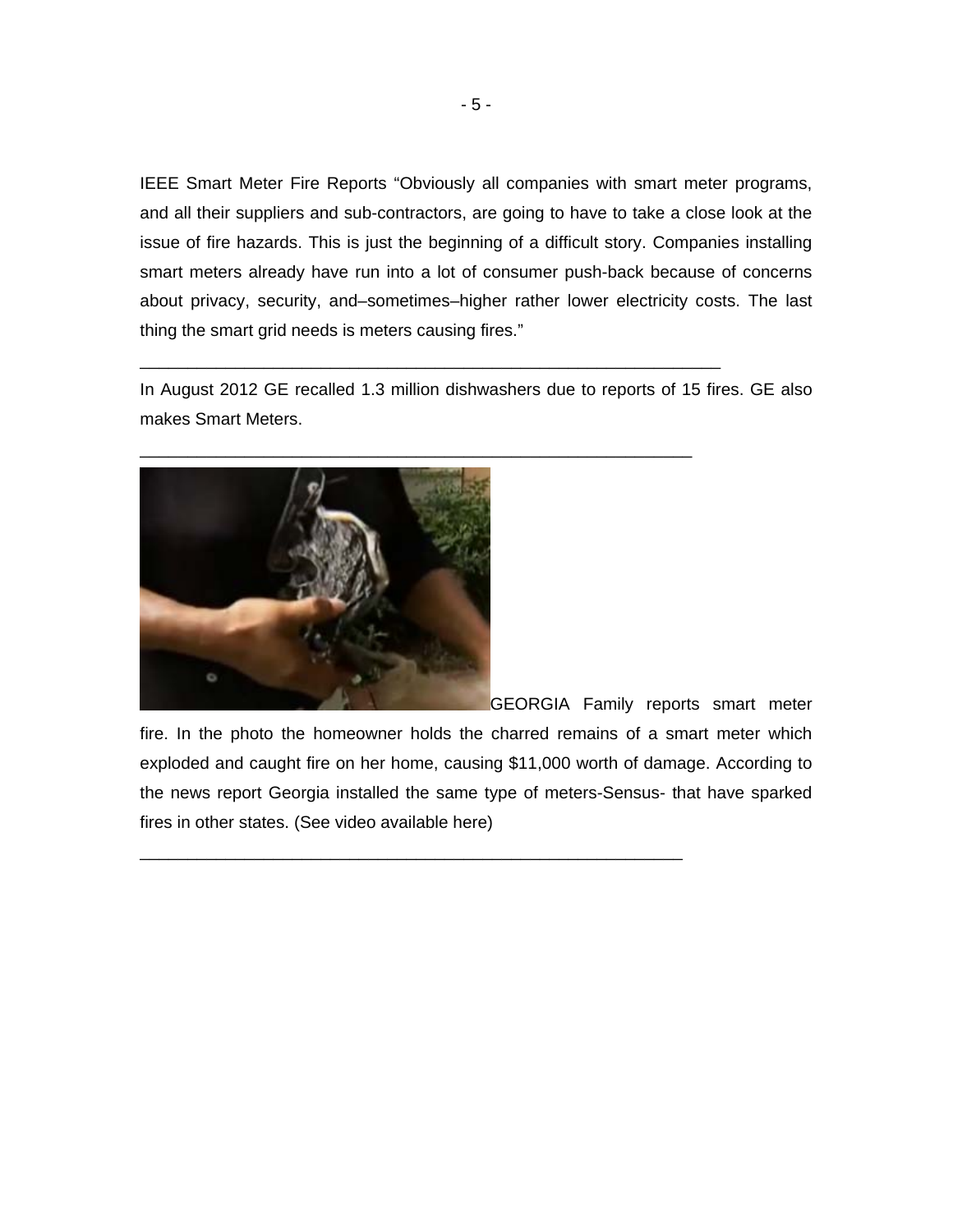

Smart Meter Causes Dumb Fire

"In June 2010, Shirley Bayliff was sitting at the piano in her suburban Illinois home, giving music lessons to a student, when she heard a "pop" outside the house before the power went out. When she and her husband looked out the window, they saw five-foot flames shooting out from a new General Electric smart meter their utility company had installed as part of a pilot project."…"Since then, two more of the 130,000 smart meters Commonwealth Edison installed in the area have burst into flames, one in 2011 and one this last July, according to the newspaper.

Three states utility regulators investigating Smart Meter fires

\_\_\_\_\_\_\_\_\_\_\_\_\_\_\_\_\_\_\_\_\_\_\_\_\_\_\_\_\_\_\_\_\_\_\_\_\_\_\_\_\_\_\_\_\_\_\_\_\_\_\_\_\_\_\_\_\_

"The Pennsylvania Utilities Commission wants more information about PECO Energy's handling of its smart meter program, including failure rates of its meters, the number of overheating incidents and how many overheating incidents resulted in damage.

…Regulators in other states, including Illinois and Maryland, are investigating allegations of dangerously overheating electric smart meters and reports of meter fires."

9/7/2012 Home Scorched by PECO "Smart Meter:" Fire Officials

\_\_\_\_\_\_\_\_\_\_\_\_\_\_\_\_\_\_\_\_\_\_\_\_\_\_\_\_\_\_\_\_\_\_\_\_\_\_\_\_\_\_\_\_\_\_\_\_\_\_\_\_\_\_\_\_\_\_\_\_

PECO confirms to NBC10 that there have been 26 incidents of smart meters overheating

8/30/2012 Chicago Utility Company admits to Smart Meter related fires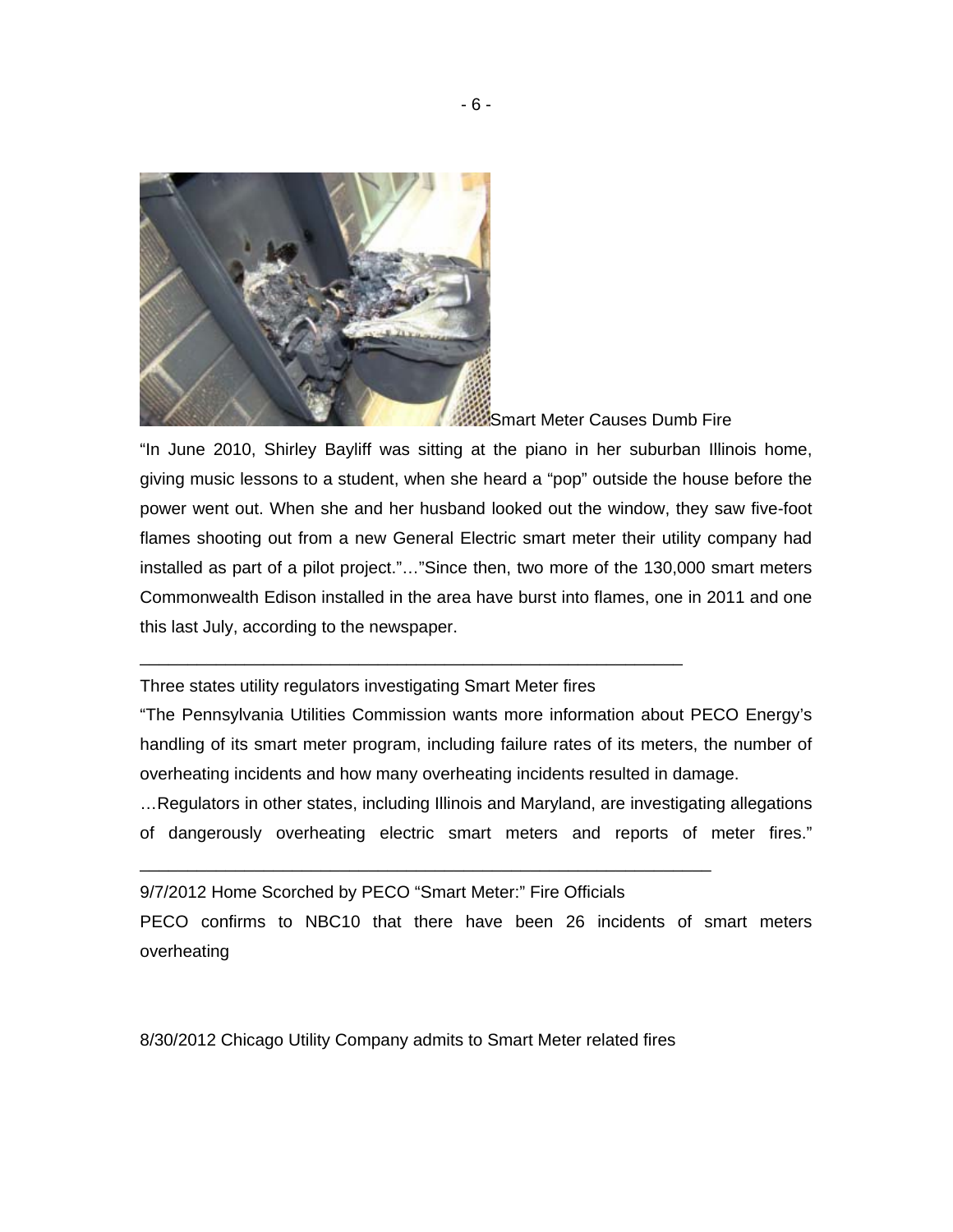The Chicgo Tribune reports, "Commonwealth Edison (ComEd) confirmed on Thursday that three of its smart meters, which wirelessly relay power-use data between homes and the company, have been involved in "small fires" in the Chicago region."

Recently Maryland utility regulators held a hearing with four major electricity companies about smart meters. The Baltimore Gas and Electric Co. was reported to admit their company experienced five incidents of the smart meters overheating.

According to the Tribune, ComEd replaced 15 heat damaged Smart Meters, and is sending its meter designs for independent evaluation, before it deploys more meters next year.

\_\_\_\_\_\_\_\_\_\_\_\_\_\_\_\_\_\_\_\_\_\_\_\_\_\_\_\_\_\_\_\_\_\_\_\_\_\_\_\_\_\_\_\_\_\_\_\_\_\_\_\_\_\_\_\_\_\_\_\_

\_\_\_\_\_\_\_\_\_\_\_\_\_\_\_\_\_\_\_\_\_\_\_\_\_\_\_\_\_\_\_\_\_\_\_\_\_\_\_\_\_\_\_\_\_\_\_\_\_\_\_\_\_\_\_\_\_\_\_\_\_

8/25/2012 Woman wants electric company to replace TV (Texas) " Long blames the installation of a smart meter at her house for shorting out her flat screen and causing her microwave to act up. She also said her radio now broadcasts more static than music. "I left the house (to run some errands) and when I came back, nothing was working," …It appears an electrical surge fried the TV set and might be responsible for putting the microwave on the fritz. At least, that's what Long said her electrician told her."



8/23/2012 Houston Smart Meter Fire " A

southwest Houston woman is blaming a smart meter for a fire that left her home in shambles in July… Harwood provided KHOU 11 news with a document that appears to be from the Houston Fire Department. The letter states "an unspecified electrical malfunction in the electrical meter" caused the fire…." (article includes a video)

\_\_\_\_\_\_\_\_\_\_\_\_\_\_\_\_\_\_\_\_\_\_\_\_\_\_\_\_\_\_\_\_\_\_\_\_\_\_\_\_\_\_\_\_\_\_\_\_\_\_\_\_\_\_\_\_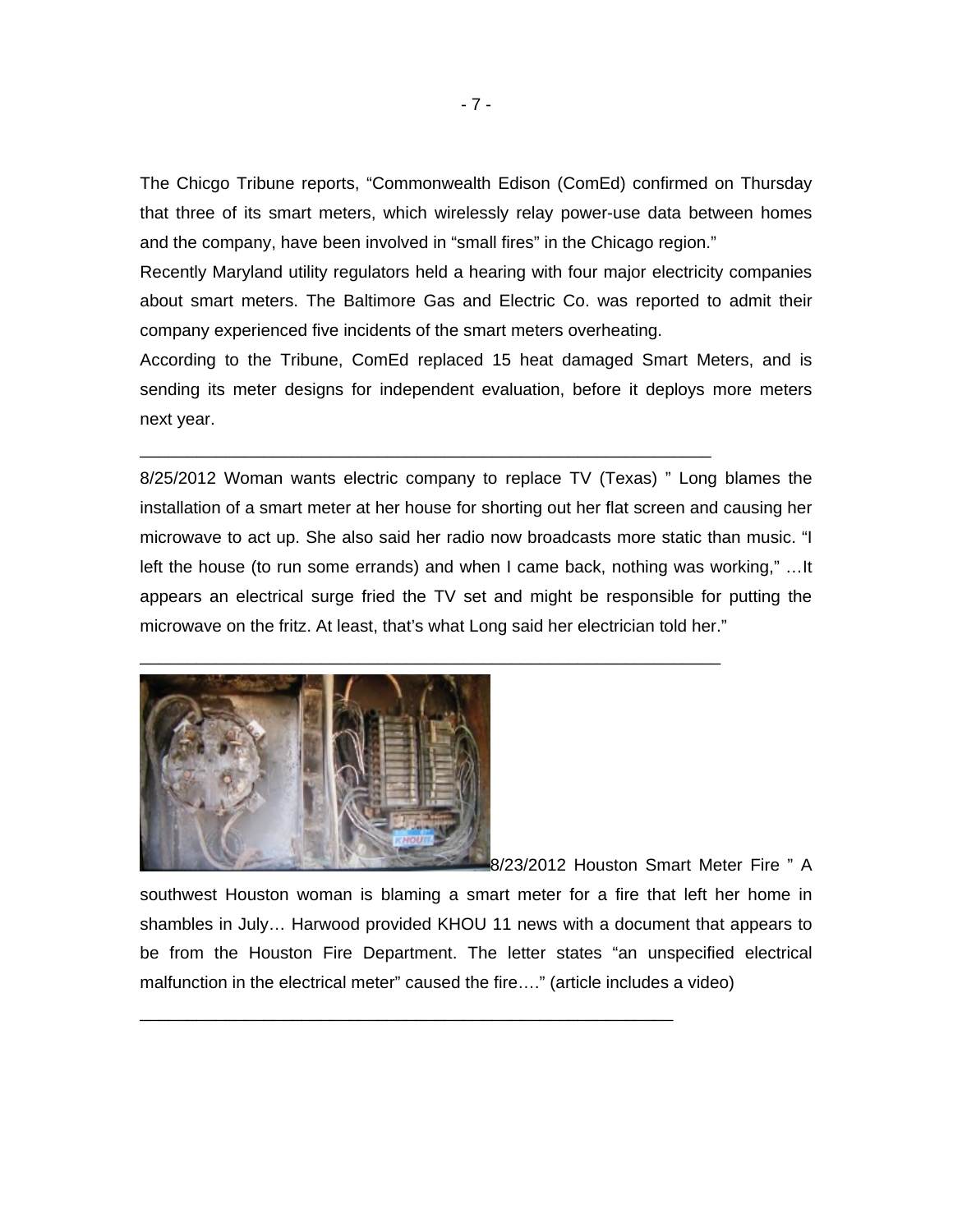

Home owner blames smart meter installation for destructive fire (Global TV BC News)

…"The family says the electrical fire shorted out no fewer than 20 different appliances, and a number of electrical outlets…"I got a panic call from my mom saying that there was a fire in the house. So I ran over and there was lots of black smoke. Luckily I could put out the fire out fast with an extinguisher."…The daughter, who did not want to be identified, says the fire follows the smart meter installation by BC Hydro, and the damage is far worse than just the microwave…"Really anything you can name inside the house. All the air conditioning is gone, the phone inside the house is gone, the TV boxes, all the electronic devices are gone."…



(article includes a video)

Philadelphia Utility Company Halts smart meter installation due to fire risk

8/12/2012 Power mishap damages appliances for Livermore residents

\_\_\_\_\_\_\_\_\_\_\_\_\_\_\_\_\_\_\_\_\_\_\_\_\_\_\_\_\_\_\_\_\_\_\_\_\_\_\_\_\_\_\_\_\_\_\_\_\_\_\_\_\_\_\_\_\_\_\_

\_\_\_\_\_\_\_\_\_\_\_\_\_\_\_\_\_\_\_\_\_\_\_\_\_\_\_\_\_\_\_\_\_\_\_\_\_\_\_\_\_\_\_\_\_\_\_\_\_\_\_\_\_\_\_\_\_\_\_\_

28 smart meters were replaced by PG&E when a power line replacement caused a power surge which fried appliances, TVs and air conditioners. "The surge of electricity ripped through 28 homes on Hudson Way in Livermore."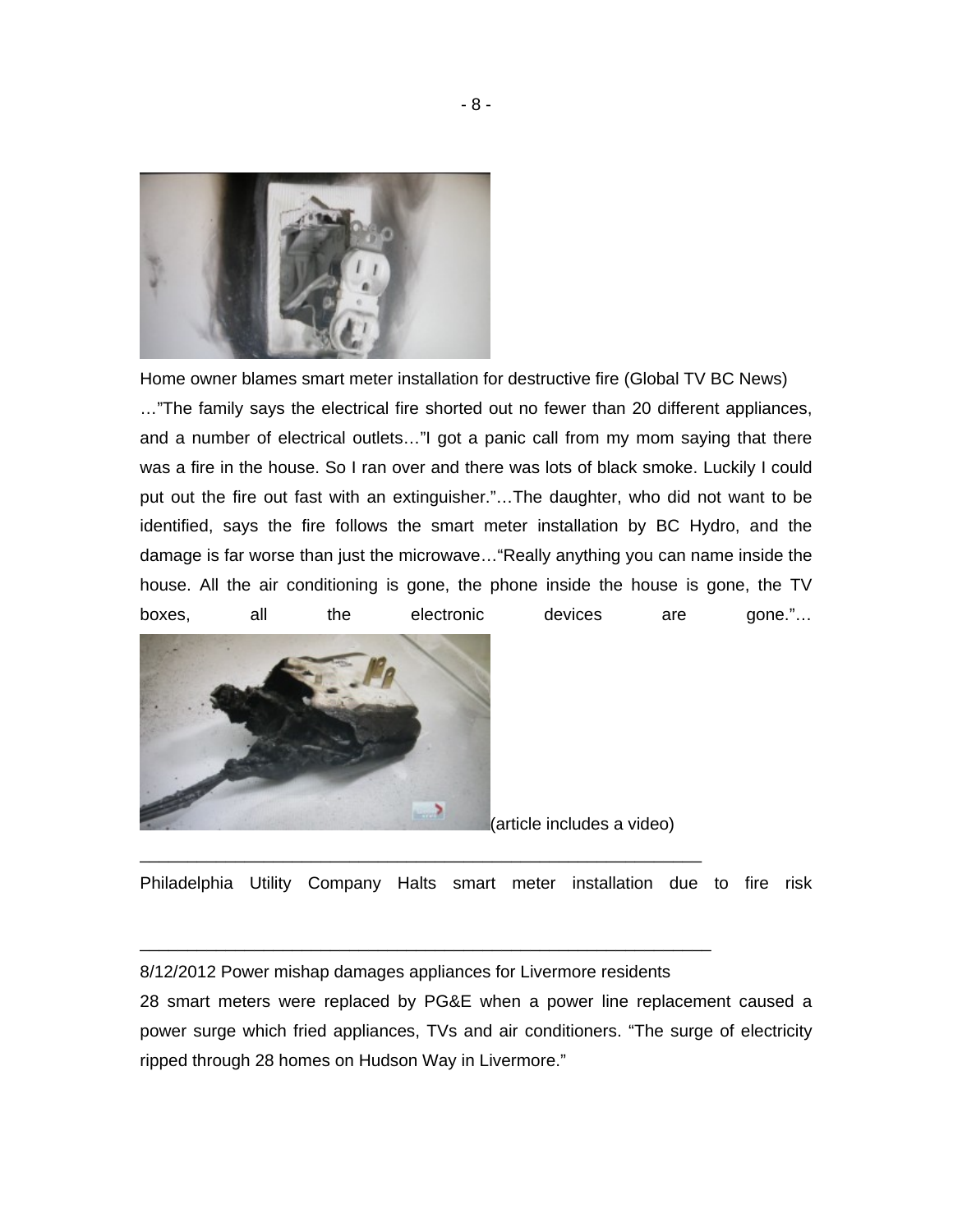"All these neighbors have to buy the items lost and then bill the contractor. These homes lost hundreds if not thousands of dollars of electrical items to the problem. PG&E spokesperson Brian Swanson says it all could have been avoided by a flick of a switch. "When the contractor was switching over to the new 21kV line, they forgot to switch the transformer from 12kV to 21kV," said Swanson. "

August 3, 2012 Fire guts Mission home after BC Hydro smart meter installed

\_\_\_\_\_\_\_\_\_\_\_\_\_\_\_\_\_\_\_\_\_\_\_\_\_\_\_\_\_\_\_\_\_\_\_\_\_\_\_\_\_

Excerpt: "BC Hydro claims a Mission homeowner is ultimately liable for a fire that originated at the base of a smart meter one day after it was installed.

A report by the Mission fire department said the blaze, which destroyed Trish Regan's house in the 7900-block of Burdock Street and leaped to the roof of a neighbouring home on June 15, originated at an insulating "lug" in the lower left corner of the meter base. The report says the terminal, which attached the meter base to the home, appeared cracked and "radiated heat to combust the wall at or near the meter base."

The base is the mounting plate for the meter, which measures how much electricity a home consumes during each utility-service billing period. Electricity must pass from the meter through the lugs to connect with the house wiring.

BC Hydro maintains the meter base is part of the house and thus any damage or faulty wiring is the customer's responsibility."

6/20/2012 Canada: Residential fire erupts one day after a Smart Meter was installed. Fire Investigators looking into the cause:

#### 5/12/2012

A BLAZE ripped through the front end of a Moorabool St house (Australia).

\_\_\_\_\_\_\_\_\_\_\_\_\_\_\_\_\_\_\_\_\_\_\_\_\_\_\_\_\_\_\_\_\_\_\_\_\_\_\_\_\_\_\_\_\_\_\_\_\_\_\_\_\_\_\_\_\_\_\_\_\_

\_\_\_\_\_\_\_\_\_\_\_\_\_\_\_\_\_\_\_\_\_\_\_\_\_\_\_\_\_\_\_\_\_\_\_\_\_\_\_\_\_\_\_\_\_\_\_\_\_\_\_\_\_\_\_\_\_\_\_\_\_

" Witnesses said they saw smoke pouring from a recently installed smart meter just moments before the fire started."… "But firemen later ruled out the smart meter as being the cause of the blaze."

Alabama whistle blower alleges fire risk from smart meters. Sensus Qui Tam Complaint According to the lawsuit, the plaintiff is an engineer and was an AMI smart grid project manager. He alleges the smart meters were not properly tested, and were seriously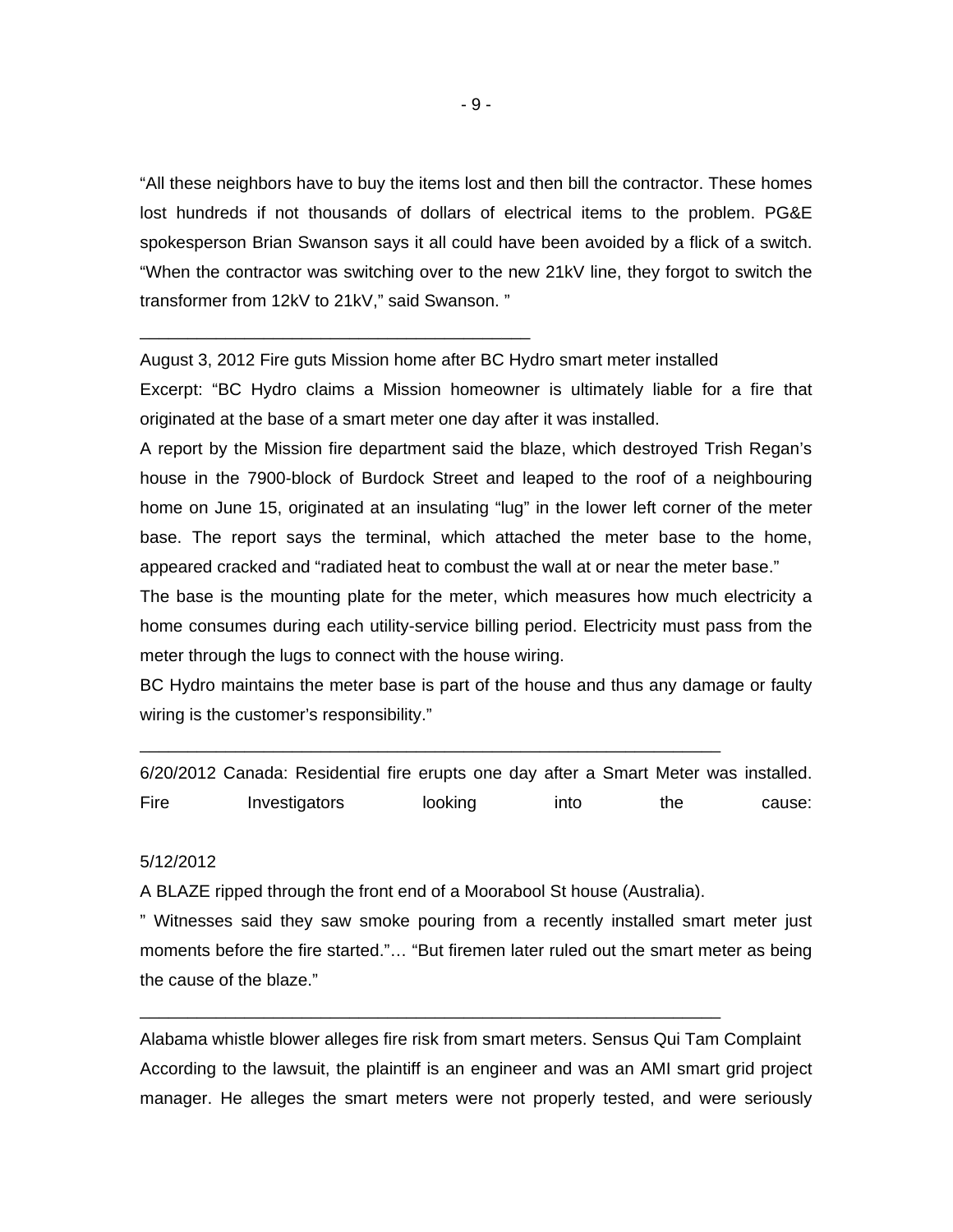flawed. He found that the Sensus iConA had a "tendency to drastically overheat, and melt or burn". He was asked to keep quiet and was eventually terminated for failing to do so.

\_\_\_\_\_\_\_\_\_\_\_\_\_\_\_\_\_\_\_\_\_\_\_\_\_\_\_\_\_\_\_\_\_\_\_\_\_\_\_\_\_\_\_\_\_\_\_\_\_\_\_\_\_\_\_\_\_\_ 3/15/2012 Dunaway Paint Store in Petaluma CA, from the incident report:

\_\_\_\_\_\_\_\_\_\_\_\_\_\_\_\_\_\_\_\_\_\_\_\_\_\_\_\_\_\_\_\_\_\_\_\_\_\_\_\_\_\_\_\_\_\_\_\_\_\_\_\_\_\_\_\_\_\_\_\_

"After investigation of the smoke source we found that old or faulty wire inside the conduit from the meter to the breaker box had come into contact with one another melting the smart meter and the mounting box of the meter. Some of the wood was burnt around the area as well. The smoldering of the wood and plastic over what appeared to be an extended amount of time caused the smoke in the building. PG&E was called to the scene to isolate the meter and shut down the power to the building . . ."

3/15/2012 Florida report: State Fire Marshal working with St. Lucie Fire District to review smart meter safety on Treasure Coast

"Kenny Nail is president of the property owners association at Parks Edge, where St. Lucie County Fire Chief Ron Parrish said the outside of a home adjacent a newly installed meter sustained damage Feb. 17.

Nail said he wants FPL to tell its customers how many house fires have started at a smart meter, instead of just saying the meters themselves cannot start fires.

"Explain to me how a house can be sitting there 35 years, with that old meter spinning around like a top and not causing a fire, then a fire starts after a new meter is put in," Nail said."

\_\_\_\_\_\_\_\_\_\_\_\_\_\_\_\_\_\_\_\_\_\_\_\_\_\_\_\_\_\_\_\_\_\_\_\_\_\_\_\_\_\_\_\_\_\_\_\_\_\_\_\_\_\_\_\_\_\_\_\_\_\_

3/1/2012 From Norman Lambe (LA Home and Business Insurance Examiner). "For myself, as an adjuster, I believe the Smart Meters are a real a threat to the safety of your home, business and property. I have personally worked two large homeowner fires in which the Smart Meters were determined as responsible. Also, they have been responsible for several small fires in which appliances and computers have been destroyed."

Australia: Electrical Trades Union again calls for suspension of smart meter rollout

\_\_\_\_\_\_\_\_\_\_\_\_\_\_\_\_\_\_\_\_\_\_\_\_\_\_\_\_\_\_\_\_\_\_\_\_\_\_\_\_\_\_\_\_\_\_\_\_\_\_\_\_\_\_\_\_\_\_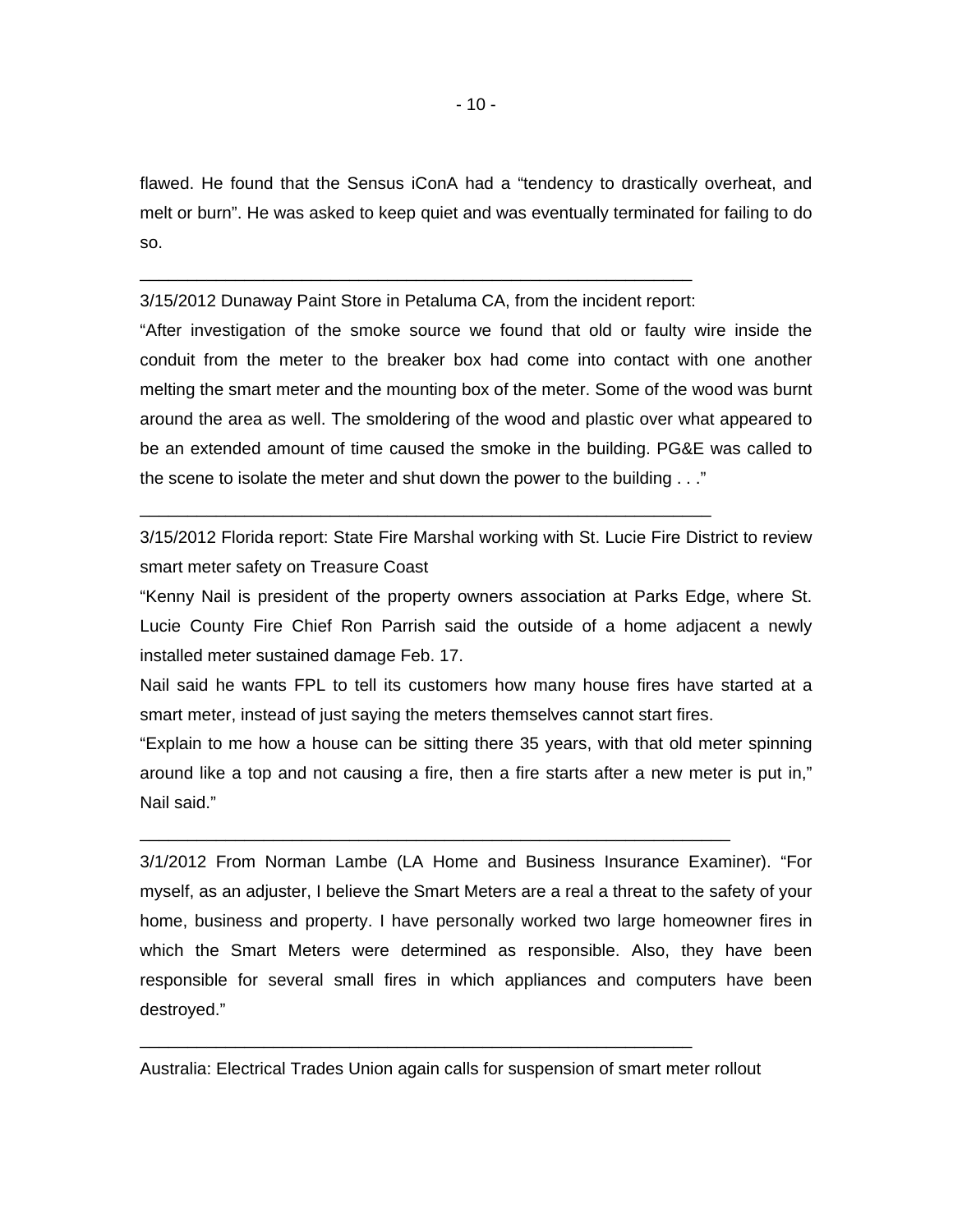"THE state's electrical union fears someone will have to die before safety concerns about controversial smart meters are addressed…The Electrical Trades Union has repeated demands to suspend the rollout until power companies commit to mounting all meters on flame-resistant boards."

ETU secretary Dean Mighell said about half a dozen more damaged meters had "exploded" since last week in Hadfield, Coburg and Pascoe Vale. About 1700 homes in the Pascoe Vale area had been affected by power surges, he said. Power supplier Jemena has replaced six smart meters around Pascoe Vale that failed during a power surge in early January. Spokesman Scott Parker said a further 55 would be replaced by next Wednesday as a precaution."

\_\_\_\_\_\_\_\_\_\_\_\_\_\_\_\_\_\_\_\_\_\_\_\_\_\_\_\_\_\_\_\_\_\_\_\_\_\_\_\_\_\_\_\_\_\_\_\_\_\_\_\_\_\_\_\_\_\_\_\_\_\_



2/10/2012 From WPTV news: A Florida

reporter, Randy wrote, "This the fire the smart meter started in my house. I am now stuck in a dispute between Honeywell and FPL. I had damage to many electrical items in my home due to massive power surges caused by the meter fire."

2/4/2012 Victorian Premier Ted Baillieu has again defended the roll-out of smart meters, amid concerns they are causing a growing number of house fires.

\_\_\_\_\_\_\_\_\_\_\_\_\_\_\_\_\_\_\_\_\_\_\_\_\_\_\_\_\_\_\_\_\_\_\_\_\_\_\_\_\_\_\_\_\_\_\_\_\_\_\_\_\_\_\_\_\_\_\_\_

\_\_\_\_\_\_\_\_\_\_\_\_\_\_\_\_\_\_\_\_\_\_\_\_\_\_\_\_\_\_\_\_\_\_\_\_\_\_\_\_\_\_\_\_\_\_\_\_\_\_\_\_\_

Metropolitan Fire Brigade (MFB) smart meter fire review concluded they could have been caused by faulty installation. "Hamish Fitzsimmons, an ABC reporter for Lateline, raised concerns about the meters after a fire at his Northcote home on the weekend…Fitzsimmons says the fire, which started behind the smart meter, caused extensive damage to at least one room of the house."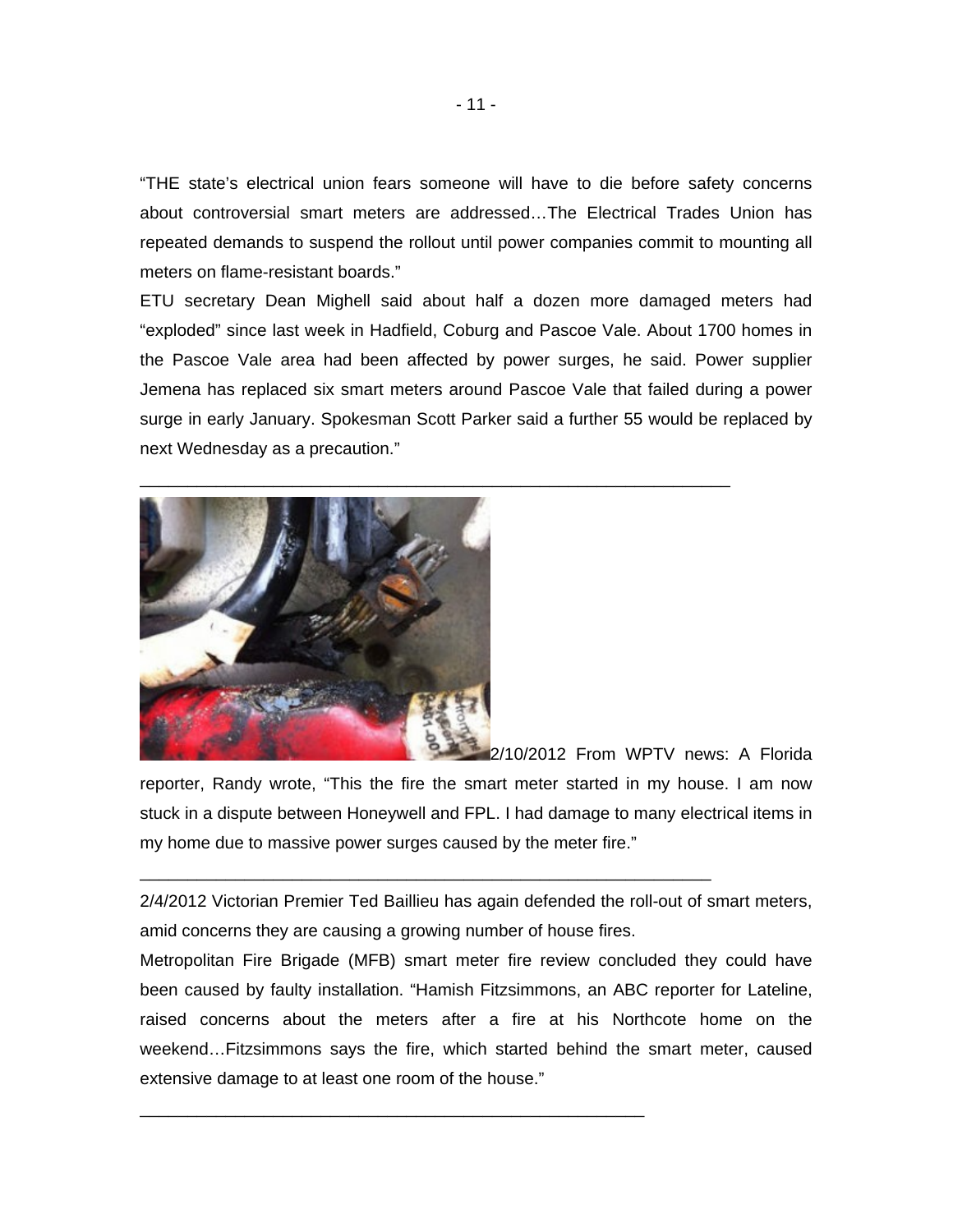12/16/2011 Explosion during SmartMeter installation leaves Florida utility sub contractor with 2nd and third degree burns from arcing.

#### 12/06/2011 Melted smart meter at heart of SF house fire

12/03/2011 Nanaimo Canada mother of two left without power for two days after Smart meter smoked and caused a power outage: BC Hydro says its the homes wiring to blame, not the Smart Meter http://youtu.be/9NO6wlx8UFc

Some homeowners worry installing new 'smart meters' could spark fires

\_\_\_\_\_\_\_\_\_\_\_\_\_\_\_\_\_\_\_\_\_\_\_\_\_\_\_\_\_\_\_\_\_\_\_\_\_\_\_\_\_\_\_\_\_\_\_\_\_\_\_\_\_\_\_\_\_\_\_

\_\_\_\_\_\_\_\_\_\_\_\_\_\_\_\_\_\_\_\_\_\_\_\_\_\_\_\_\_\_\_\_\_\_\_\_\_\_\_\_\_\_\_\_\_\_\_\_\_\_\_\_\_\_\_\_

\_\_\_\_\_\_\_\_\_\_\_\_\_\_\_\_\_\_\_\_\_\_\_\_\_\_\_\_\_\_\_\_\_\_\_\_\_\_\_\_\_\_\_\_\_\_\_\_\_\_\_\_\_\_\_\_\_\_\_\_

Florida TV news, Contact 5 investigates fire complaints from Smart Meters. The concern seems to be related to incompatibility between the new meters and older electrical home wiring. Florida resident, "Margie Albernaz woke up in July to the smell of smoke in her Greenacres home. "I went over to the FPL meter and it had caught on fire, it was all black smoke and charred," said Albernaz.

The report continues, "After some more digging, we discovered similar fire concerns have been reported across the country with different power companies and different brands of smart meters."

But the Florida utility assured residents that it was nothing to worry about, smart meters don't cause fires….however a spokesperson for the utility said they'd responded to 30 complaints related to meter fires and that "you could have wiring issues if you have dimming lights or power issues on one end of your home and not the other."

\_\_\_\_\_\_\_\_\_\_\_\_\_\_\_\_\_\_\_\_\_\_\_\_\_\_\_\_\_\_\_\_\_\_\_\_\_\_\_\_\_\_\_\_\_\_\_\_\_\_\_\_\_\_\_\_\_\_\_\_\_\_\_

\_\_\_\_\_\_\_\_\_\_\_\_\_\_\_\_\_\_\_\_\_\_\_\_\_\_\_\_\_\_\_\_\_\_\_\_\_\_\_\_\_\_\_\_\_\_\_\_\_\_\_\_\_\_

11/07/2011 In Australia, the Metropolitan Fire Brigade launched an official investigation into fires, linked to Smart Meters. They ordered "all firefighters to report fires, where smart meters are present and has advised officers not to allow power companies to take the meters from the scene. " Listen to the audio for more information at this site: http://www.3aw.com.au/blogs/breaking-news-blog/fires-linked-to-smartmeters/20111107-1n2jz.html

10/04/2011 Toronto Sun Pickering smart meter explodes. Worse, couple may have to pay for replacement.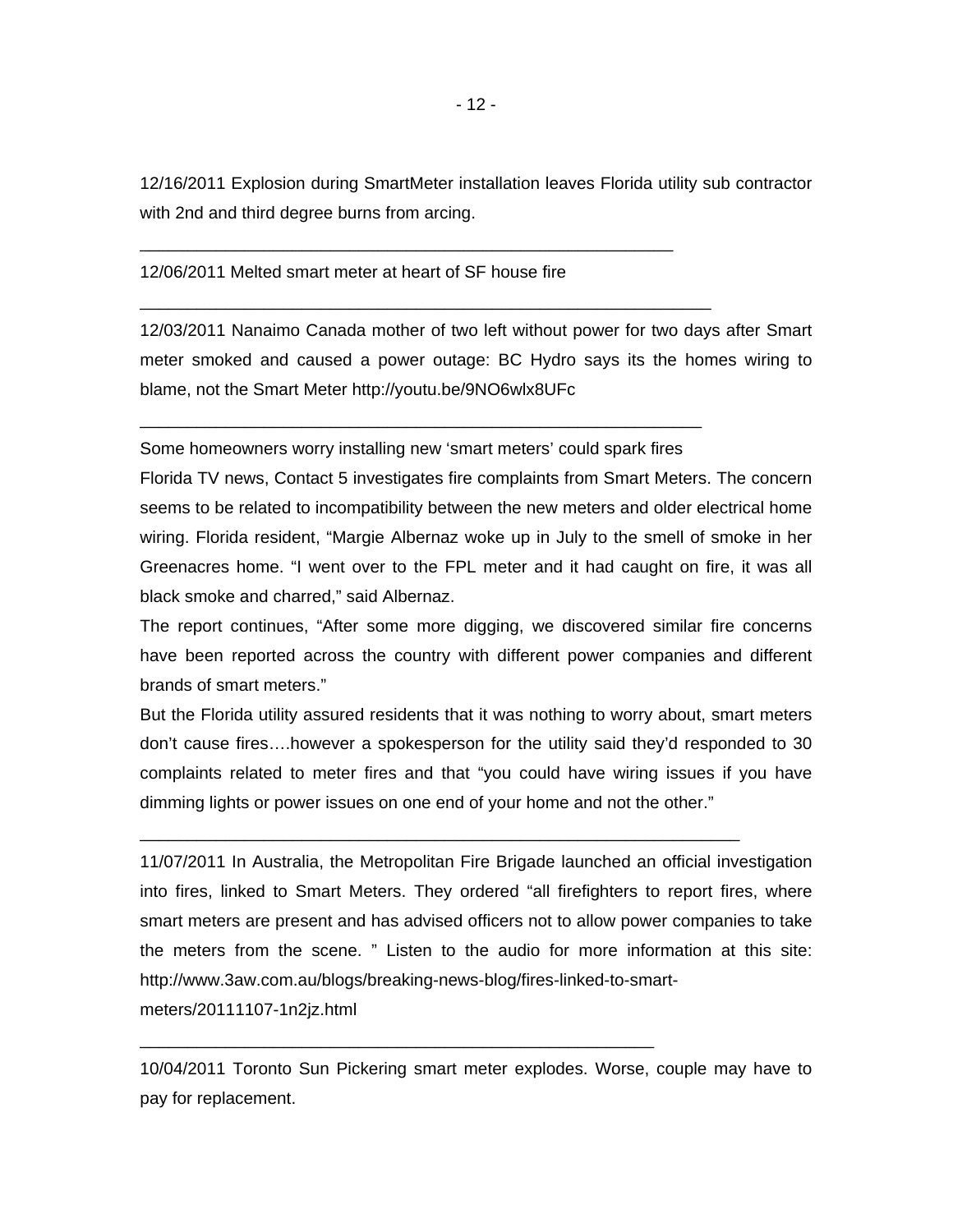### 9/29/2011 Smart meter leaves owners dumbfounded

\_\_\_\_\_\_\_\_\_\_\_\_\_\_\_\_\_\_\_\_\_\_\_\_\_\_\_\_\_\_\_\_\_\_\_\_\_\_\_\_\_\_\_\_\_\_\_\_\_\_\_\_\_\_

\_\_\_\_\_\_\_\_\_\_\_\_\_\_\_\_\_\_\_\_\_\_\_\_\_\_\_\_\_\_\_\_\_\_\_\_\_\_\_\_\_\_\_\_\_\_\_\_\_\_\_\_\_\_\_\_\_\_

After an attempted smart meter installation went bad, a British Columbia Canada home was left with no power, and the utility company told them they had to hire an electrician to fix the problem. "It is really upsetting," Rieke told The Richmond Review. "They're trying to tell you you're at fault, that it's a fire hazard and that you're responsible."

The article states, "During the installation, one of the four clips that connects the smart meter to the home's electrical wiring, inexplicably snapped off."

Palo Alto Power surge, raises questions about Smart Meters, "a good example of how sometimes the old way is the good way".

"Mindy Spatt, communications director for The Utility Reform Network (TURN), said the utility-consumer advocacy group received many complaints about surges damaging appliances when the SmartMeters were first installed. In the best-case scenario, the event in East Palo Alto is an additional cause for concern, she said." Comparing analog to the new meters, she added, "In the collective memory of TURN, we have not seen similar incidents with analog meters."

\_\_\_\_\_\_\_\_\_\_\_\_\_\_\_\_\_\_\_\_\_\_\_\_\_\_\_\_\_\_\_\_\_\_\_\_\_\_\_\_\_\_\_\_\_\_\_\_\_\_\_\_\_\_\_\_\_\_\_\_\_\_\_\_\_\_\_



Fridge blows after smart meter installed

Canadian News reports an 81 year old's refrigerator failed minutes after a Smart Meter was installed.

\_\_\_\_\_\_\_\_\_\_\_\_\_\_\_\_\_\_\_\_\_\_\_\_\_\_\_\_\_\_\_\_\_\_\_\_\_\_\_\_\_\_\_\_\_\_\_\_\_\_\_\_

http://youtu.be/Xtcw4hgvgU8 From Tube: The Manuscript of the Manuscript of Tube: The Tube: The Tube: Tube: Tube: Tube: Tube: Tube: Tube: T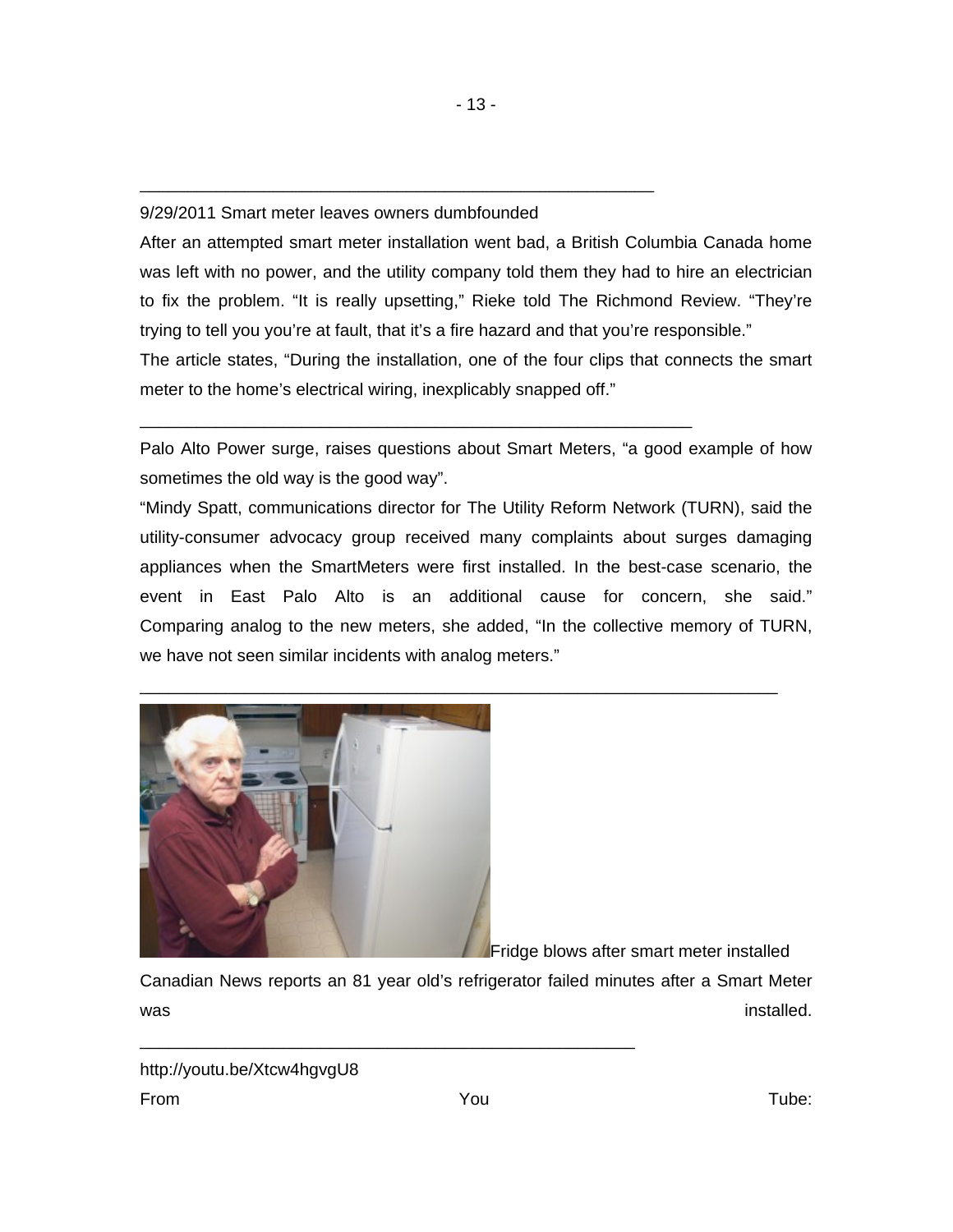"This is the aftermath of one of those new smart meters not being properly installed. The guy who installed it did not know what he was doing and caused the main electric line to the box to become lose and over time it ended up touching the electric meter/box casing causing a fire and a huge firework festival on the side of our house. If I was not home we would have lost the house and our 3 dogs. We are NOT happy with our electric company and we were NOT given a choice if we wanted the smart meter or not.

You can see on the front of the box where the wire touched and started the whole fiasco. Mind you the electric company when I called in the next day as instructed to claimed it was our fault and we'd have to pay for repairs. We aren't paying for a darn thing and we will be filing a claim with the electric company. Thanks to them I can hardly sleep now and I am paranoid beyond belief."

Action Line: Remodeler finds SmartMeter interference with circuit breakers

By Dennis Rockstroh of mercurynews.com Posted: 09/12/2010

\_\_\_\_\_\_\_\_\_\_\_\_\_\_\_\_\_\_\_\_\_\_\_\_\_\_\_\_\_\_\_\_\_\_\_\_\_\_\_\_\_\_\_

Q One item you did not cover in your Sept. 7 SmartMeter article was interference with arc-fault circuit interrupters (AFCI).

This is a type of circuit breaker that code requires in new and remodel construction. Its job is to detect arcing, which has been shown to be a cause of fires. Normal circuit breakers will not always break when arcing occurs. If arcing is detected by the AFCI, the breaker trips, stopping the potentially dangerous arc.

Long story short, I did some remodeling recently. City code required that I use an AFCI for one of the bedroom circuits that was being remodeled. Some weeks after I completed the remodel, the AFCI started tripping. This meant I had to inspect each junction box and outlet to determine where an arc might be occurring.

Coincidentally, the problem started not long after a SmartMeter was installed toward the end of the remodel. Finally, after severe frustration, I phoned PG&E for help on this matter. A crew came out and looked at the AFCI breaker for a few seconds. One went to the truck and came back with a conventional meter, a mechanically driven version, and swapped it for the SmartMeter that was installed some days before. It took some prodding, but eventually one of the PG&E crew told me that they have been observing that AFCIs are sensitive to the meter's radio transmissions.

Dave Zittin, San Jose CA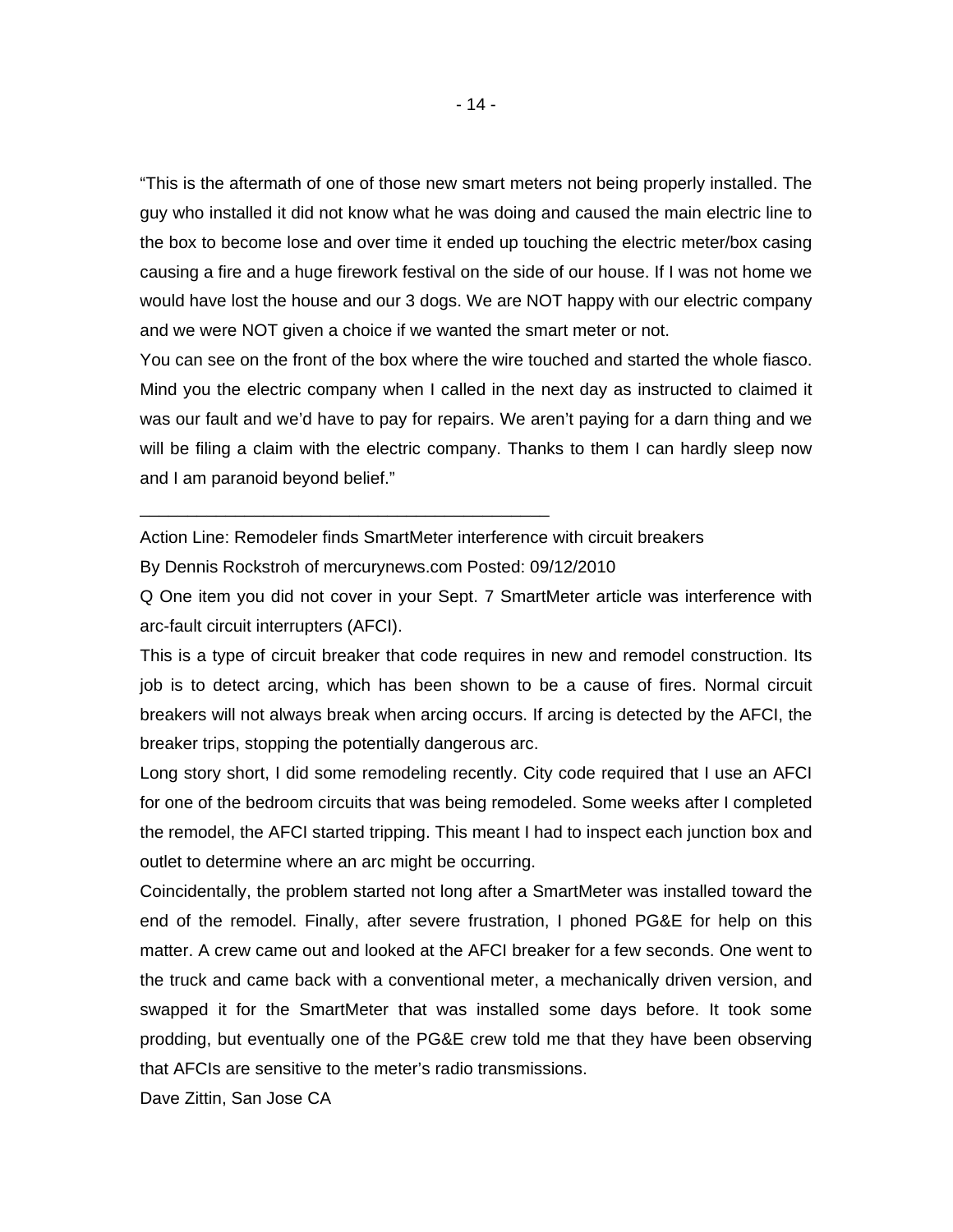#### Electrician Steps Up When CenterPoint Won't

\_\_\_\_\_\_\_\_\_\_\_\_\_\_\_\_\_\_\_\_\_\_\_\_\_\_\_\_\_\_\_\_\_\_\_\_\_\_\_\_\_\_\_\_\_

Houston Texas News report on another situation where a new wireless utility meter has exploded. According to the article, "The power company not only refuses to fix the meter case that left Vallain's [A Houston Grandmother] family without power, but now representatives say the problem never happened. "They said it was never an explosion, and my granddaughter and I saw it, and he [the Centerpoint technician] jumped back himself," Vallain said. "

Appling Family Blames House Fire On Georgia Power Meter- News Video

\_\_\_\_\_\_\_\_\_\_\_\_\_\_\_\_\_\_\_\_\_\_\_\_\_\_\_\_\_\_\_\_\_\_\_\_\_\_\_\_\_\_\_\_\_\_\_\_\_\_

\_\_\_\_\_\_\_\_\_\_\_\_\_\_\_\_\_\_\_\_\_\_\_\_\_\_\_\_\_\_\_\_\_\_\_\_\_\_\_\_\_\_

According to this news article a Georgia family is displaced by a house fire, the fire department says it was an electrical accident, and the family blames the new Smart Meters installed two weeks ago.

" The Burns family was watching TV when the fire started around 10:00 a.m. Monday morning. Family members say sparks started flying from the TV and power box. Around the same time, down the street, another homeowner's TV reportedly started sparking and smoking. A daughter says their electrical problems started after Georgia Power installed new meters. Angela Dent, Appling, GA: "That's when we noticed the changes. It also happened at my brother's house…his TV's have been acting strange…popping and surging in and out…her lights have been dimming also."

PG&E recently installed 'smart' meters in my neighborhood. They do not tell you when they will come, but warn you to shut off things like computers that might be damaged when power is restored. When I arrived home, I only had power in my kitchen. The PGE repairman said that installation of smart meters was frying many meter receiver boxes. He was not qualified to fix it, and the power remained off for another 24 hours while PGE scheduled a qualified repairman to come out. Apparently this result is common in older subdivisions (mine was built around 1975) when the smart meters were installed. The older boxes, due to wear and age, burned out when PGE put in the new meters. The disturbing thing is that PGE will NOT replace the burned out boxes -they send out a guy with a box of spare parts, who cobbles together a sort of replica of the old box. I wonder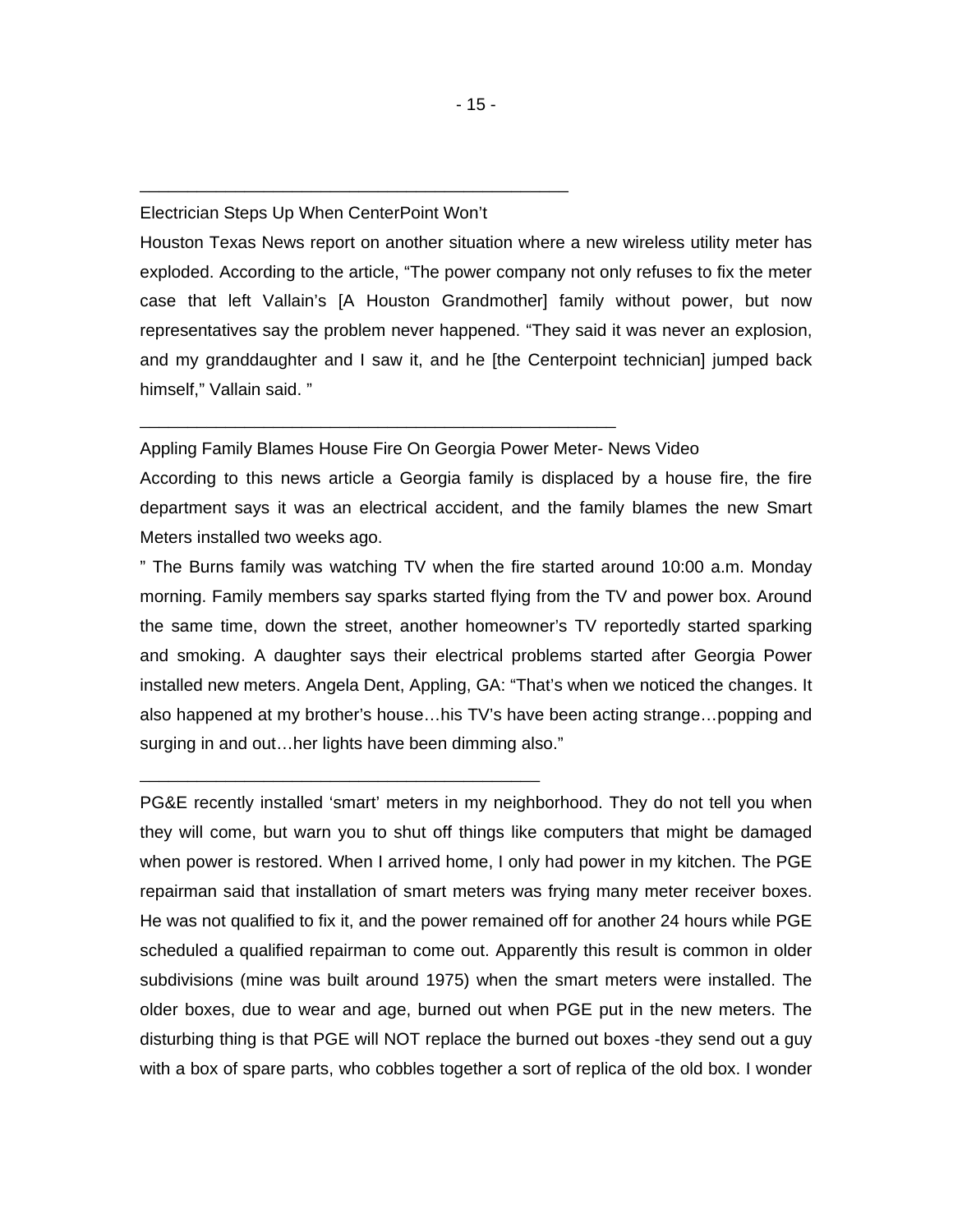how many home fires will result from PGE's installation of the no-so-Smart meters. (CPUC Complaint, 11/2009, Concord CA)

\_\_\_\_\_\_\_\_\_\_\_\_\_\_\_\_\_\_\_\_\_\_\_\_\_\_\_\_\_\_\_\_\_\_\_\_\_\_\_\_\_\_\_\_\_\_\_\_\_\_\_\_\_\_\_\_\_



The following letter and photo were sent to the EMF Safety Network from a California fire department captain (Ross) who saved his home from a potential Smart Meter fire in 2009. PG&E has admitted that Smart Meters have interfered with GFI's and AFCI's, but they have not admitted to any connection with a Smart Meter fire. Smart Meter Arcing Hazard

After a Smart Meter was installed in this Florida woman's home she said the meter "caught fire and fried my beautiful new kitchen" – over \$31,000 in damages to many of her home appliances. The Florida power company refuses to take the blame. See this video: Help Me Howard, FPL Smartmeter

The following reader comments were posted on the above online story:

\_\_\_\_\_\_\_\_\_\_\_\_\_\_\_\_\_\_\_\_\_\_\_\_\_\_\_\_\_\_\_\_\_\_\_\_\_\_\_\_

(Boater39) "In our apartment complex, we had a fire last week at our sprinkler pump. Afterwards, I went to investigate and it was the electric meter that burned up. Took out decent-sized FP&L feeder in the process. I have an electrical background, and from my professional experience, whatever caused the meter to burn up was a dead short carrying a very large amount of current. Based on the damage, the problem was AT THE METER–not at the customer equipment attached to the meter. (like I said, I have professional experience). At the time I found it strange, until I saw this report on TV…. I will be sending some pictures to Patrick today–they can use them on whatever followup they want. It appears that we have a major design flaw with these new meters!!!!!!!!!!!!!!!!!! (Jenny White) "After FPL installed the new meter at my dad's house all his wires were burned as well and the house almost caught on fire. The problem is those new meter." (April) "I too had my smartmeter burn out and had a hell of a time getting FPL to fix everything. Their meter burned the wiring in my home behind the box that they said was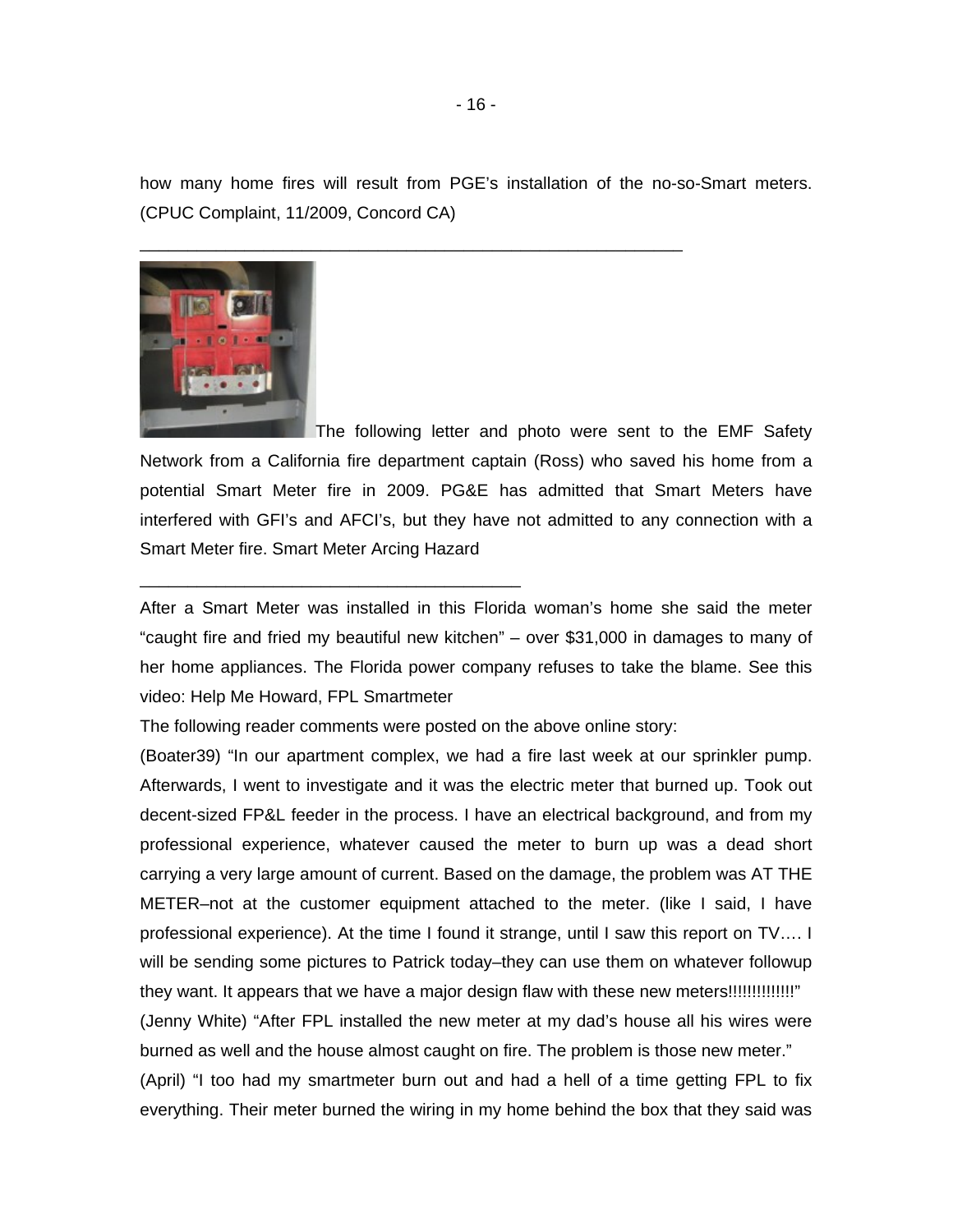up to me to get fixed on my own and that they could only repair the meter and wires from the pole to the box. I had 2 electricians come out and they said it was an FPL problem. Ended up there is an outside company that installs the meters for FPL and they ended up paying for my problem after FPL denied my claim for them to pay for the damages."

\_\_\_\_\_\_\_\_\_\_\_\_\_\_\_\_\_\_\_\_\_\_\_\_\_\_\_\_\_\_\_\_\_\_\_\_\_\_

Fire Tears Through Cutlet Bay Home A family in Florida suspects a Smart Meter was the cause of their house fire. According to the article, " Fire investigators have not released the cause of the blaze. A relative told Local 10 the family believes a recently installed Smart Meter may have started the fire. Florida Power and Light says the company will investigate the allegation…"

In Houston Texas, "Local 2 investigates Smart Meter fires" reports they looked into homeowners complaints of Smart Meter fires and found some people are left with no electricity and major damage to their homes, including burnt out appliances after a Smart Meter has been installed by the utility. See Video.

\_\_\_\_\_\_\_\_\_\_\_\_\_\_\_\_\_\_\_\_\_\_\_\_\_\_\_\_\_\_\_\_\_\_\_\_\_\_\_\_\_\_\_\_\_\_\_\_\_\_\_\_\_\_

"Charles Phillips saw smoke coming from the transformer in his backyard one morning last November. When he went out to inspect the damage, he said he saw a CenterPoint Energy contractor at his meter box with a fire extinguisher. He told me it had caught on fire, Phillips said."

"Inside Phillip's home, two TVs were fried, his air conditioner and garage door opener stopped working, and all of the wires and cables hooked up to his electronics were melted from the jolt his electronics took when a fire sparked after the installer removed his old meter. Phillips was left with a total of about \$2,500 in damages."

According to the article, Centerpoint, the utility for Houston Texas, has admitted the connection between fire risk and Smart Meters, stating there has been less than 100 problems. "CenterPoint's LeBlanc said the problem is mostly in older homes where wiring is not up to code or something has caused a strain on the wires running into the meter box."

Powercor, a utility company in Australia recognizes the safety risk from Smart Meters, stating, "A defect notice is issued when a wiring safety issue is identified. The defect may be identified before or during the smart meter installation or during the testing that

\_\_\_\_\_\_\_\_\_\_\_\_\_\_\_\_\_\_\_\_\_\_\_\_\_\_\_\_\_\_\_\_\_\_\_\_\_\_\_\_\_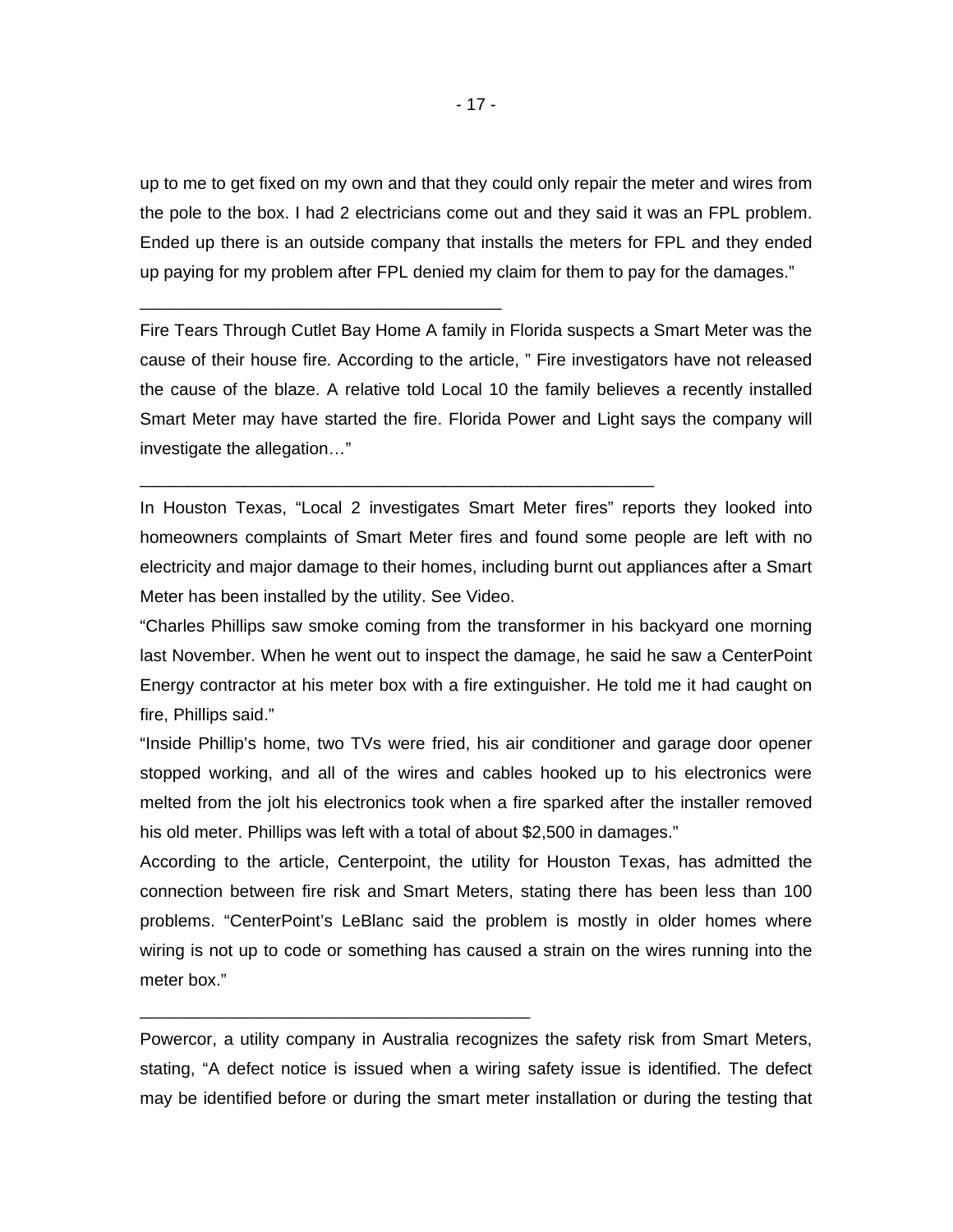we must do before reconnecting the electricity supply. If you are given a defect notice, you will need a registered electrical contractor to rectify the defect and issue a Certificate of Electrical Safety."

\_\_\_\_\_\_\_\_\_\_\_\_\_\_\_\_\_\_\_\_\_\_\_\_\_\_\_\_\_\_\_\_\_\_\_\_\_\_\_\_\_\_\_\_\_\_\_\_\_\_\_\_\_\_\_\_

Texas Consumer Complaint: Three months ago, Centerpoint installed a smart meter at my home. Since then, I have been experiencing very frequent power outages in different parts of my home. I cannot even turn on my air condition since the power flow is not reliable. I am 64 years old and retired, living on a fixed income. I have called centerpoint numerous times and they have not admitted responsibility and tell me that I am responsible to fix the this issue which is a fire hazard as well. I have consulted with two different experienced electricians and they have told me that when a centerpoint technician installed the smart meter, the 4 prong male connection that plugs into the smart meter was not inserted correctly and he must of forced it in which caused one of the prongs to go bad and burn out. So I now know what is causing the so frequent power outages, but Centerpoint Reps will not take responsibilty for the problem that they created. I have been living in my home for 24 years and never have had this occur. This is not a coincidence, How come this problem surfaced once the new smart meter was installed? We all know the truth, I will keep calling centerpoint and I am in the process of filing a formal complaint with texas state regulators.

Oncor Changing Smart Meter Installation After Fires "The Chief Executive Officer of Oncor says the company has a new procedure for installation of smart meters after two house fires in Arlington last week. Robert Shapard says old wiring in two homes could not support the new smart meters. The company now cuts power to the house while the meters are being installed…then as the change is made…electricians check the wiring to make sure there aren't any problems."

\_\_\_\_\_\_\_\_\_\_\_\_\_\_\_\_\_\_\_\_\_\_\_\_\_\_\_\_\_\_\_\_\_\_\_\_\_\_\_\_\_\_\_\_\_\_\_\_\_\_\_\_

Reader comment posted on the above story by (Renee Callahan) "My mother had the "new smart meter" installed about a month ago. Since then she has had trouble with the lights blinking on and off. So on this past Friday (sept 17) she called TXU about the problem.They sent Oncor out late that evening while she was gone. Imagine the suprise she had when she returned home late with groceries and NO POWER! A note was on her front door saying….lugs in meter base need to be replaced fire hazard call back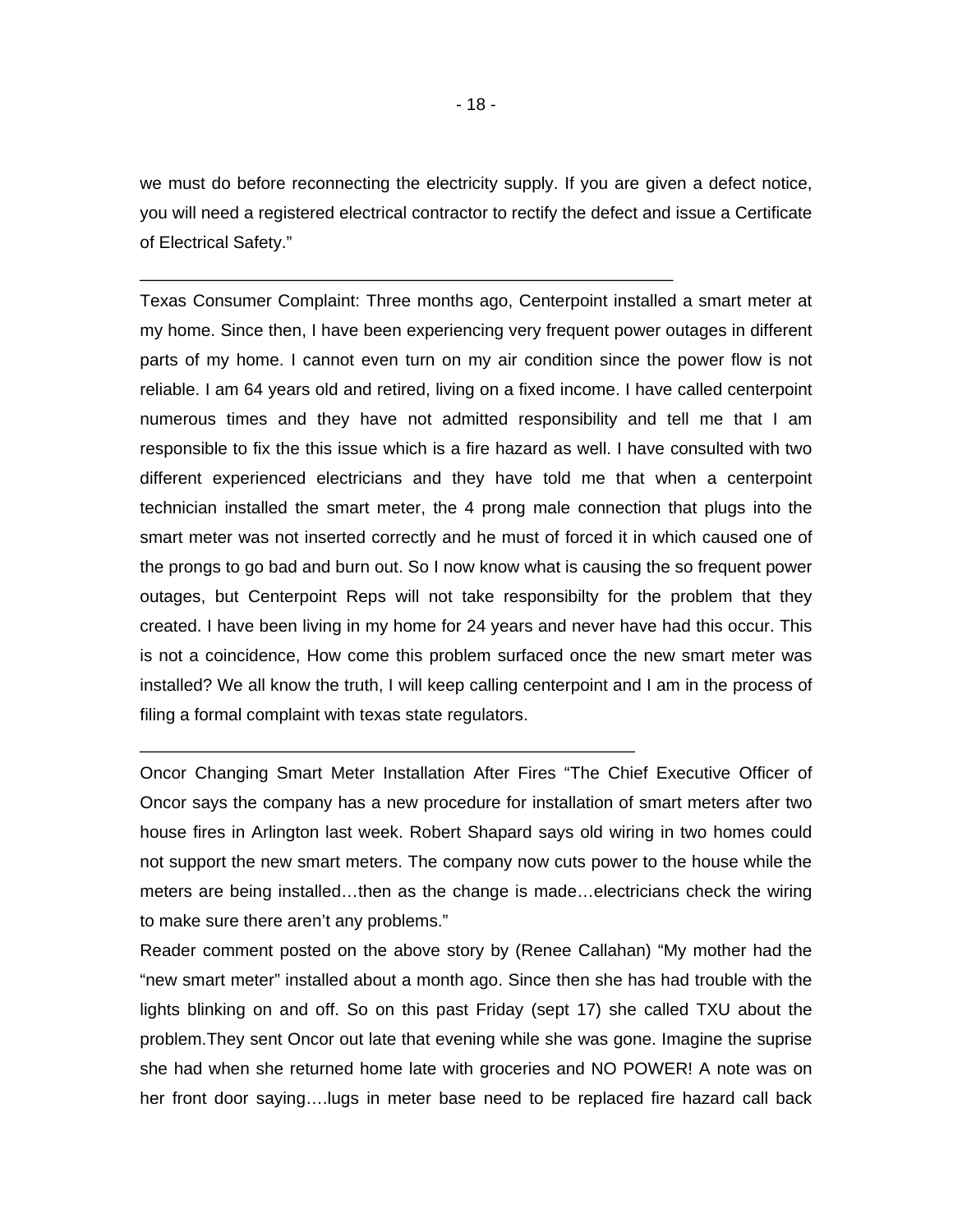when repairs are made we will restore serv[ice]. After several calls to TXU ,ONCOR(representatives were very rude)she was told that she needed to find an electrician to fix problem at her expense. My mother is disabled and elderly and my sister who also lives with her is disabled. Because this was after hours more fees were charged..a total of\$1483.66 to fix this problem that was caused by ONCOR because they decided to put in "smart meter"If there was a problem with lugs,was this not noticed when they were installing "smart meter" or simply that problem didn't exist until installation of "smart meter"? So here it is 1:35 Monday afternoon and still no power. We are waiting for inspection then we can notify Oncor to have power restored. This is so wrong. These older homes are not equipped to handle these "smart meters". So why put them in homes that are older and most likely are senior citizens living there and they are on fixed incomes. Something is so wrong with this picture. …"

#### 5/31/2011 Some blame 'smart' meter for Portland restaurant fire

\_\_\_\_\_\_\_\_\_\_\_\_\_\_\_\_\_\_\_\_\_\_\_\_\_\_\_\_\_\_\_\_\_\_\_\_\_\_\_\_\_\_\_\_\_\_\_\_\_\_\_\_\_\_\_\_\_\_\_\_\_

"PORTLAND, Maine— A small fire on May 25 at El Rayo, a York Street Mexican restaurant, was blamed on an electrical problem. But some people are saying there's more to the fire than a simple wiring issue. Central Maine Power Co.'s vendor had installed a "smart" electrical meter on the building in January. The fire broke out in the electrical box where the meter connects to the building. "Sorry for being closed at lunch. CMP's allegedly smart meter caught fire and shut us down all day," the restaurant posted May 25 on Facebook."

#### Electrical fire causes power outage at Coddingtown JC Penney store

\_\_\_\_\_\_\_\_\_\_\_\_\_\_\_\_\_\_\_\_\_\_\_\_\_\_\_\_\_\_\_\_\_\_\_\_\_\_\_\_\_\_\_\_\_

JC Penney closes after another electrical panel explodes in Santa Rosa Coddingtown mall, the third reported electrical panel fire in Santa Rosa within a few weeks. Although the newspaper article does not report it, the manager of the store confirmed these were smart meters involved in the explosion and fire.

"The JC Penney store at Santa Rosa's Coddingtown shopping center remained closed on Thursday afternoon because of an early morning electrical explosion and fire that cut off power to the store, fire officials said… An electrical panel in a utility room had exploded and begun burning, sending smoke into the first and second floors of the building, fire officials said."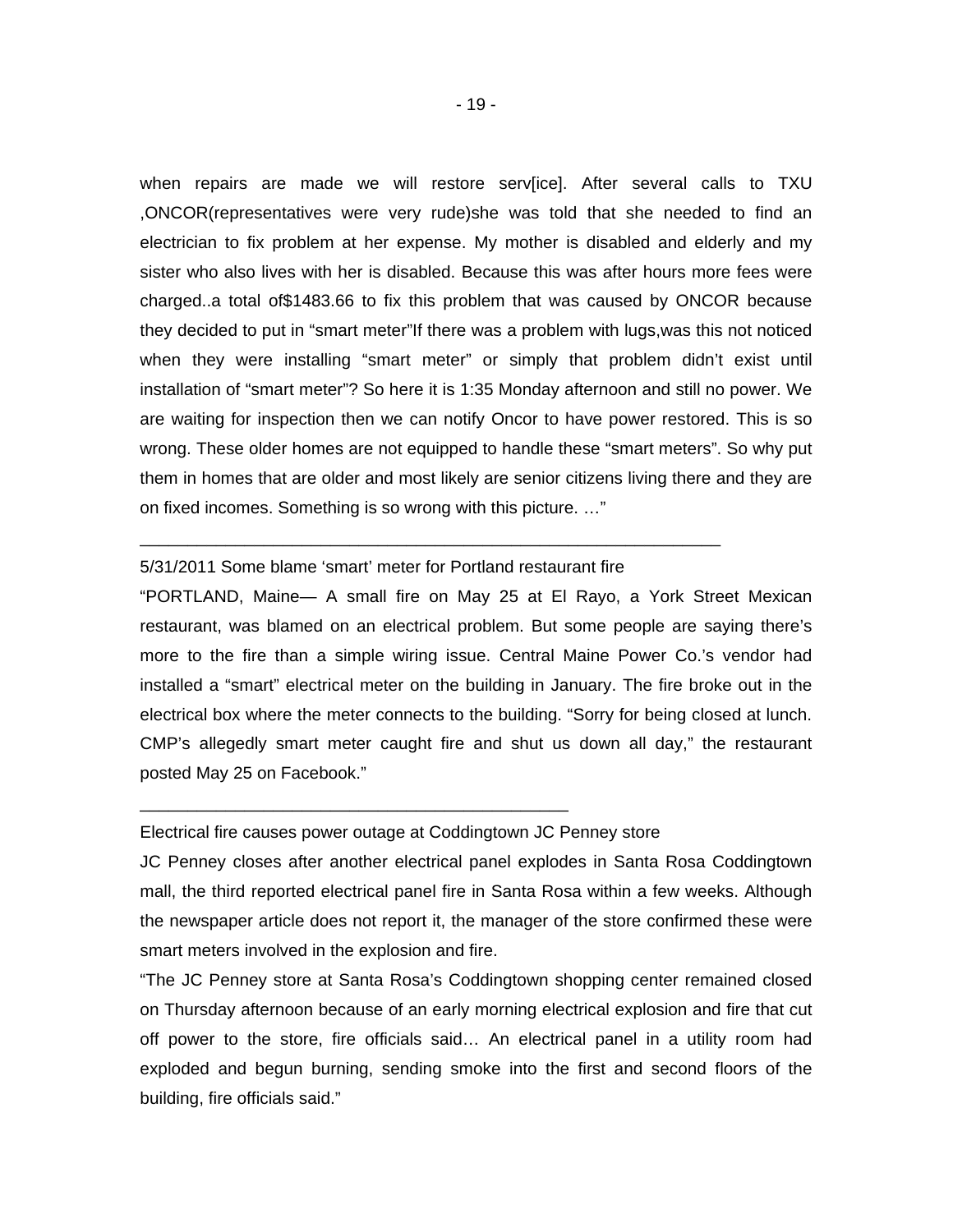# \_\_\_\_\_\_\_\_\_\_\_\_\_\_\_\_\_\_\_\_\_\_\_\_\_\_\_\_\_\_\_\_\_\_\_\_\_\_\_ 3 PG&E Smart Meters Explode at Santa Rosa Mall

April 7, 2011 According to the incident report from the Santa Rosa Fire Department on April 7, firefighters found the electrical room at the Santa Rosa Mall "charged with smoke" and "upon investigation found 3 PG&E meters that had blown off the electrical panel causing damage to the interior wiring of the electrical panel. A fire was still smoldering.."

The cause of the fire is listed as equipment failure and arcing coming from the switchgear area, and transformer vault.

# El Cerrito Smart Meter Catches Fire El Cerrito CA Fire Dept Report

Smart Meter was reported to catch fire and was still sparking when the fire crew arrived.



\_\_\_\_\_\_\_\_\_\_\_\_\_\_\_\_\_\_\_\_\_\_\_

\_\_\_\_\_\_\_\_\_\_\_\_\_\_\_\_\_\_\_\_\_

Commentary by electrical contractor Lance Houston Unknown: Safety of New Disconnect Switch in Smart Meters: CPUC Meter Safety Testing Confirmation Needed.

Smart Meter Explodes in Oregon, comment from Stop Smart Meters.org "I didn't know that I had a smart meter until it blew up on 08/12/2010! I am an Oregon PG&E customer, now victim. I want to know if anyone else has seen a smart meter blow up. It threw flames out and black smoke was in the air for hours. I called PG&E, but they said it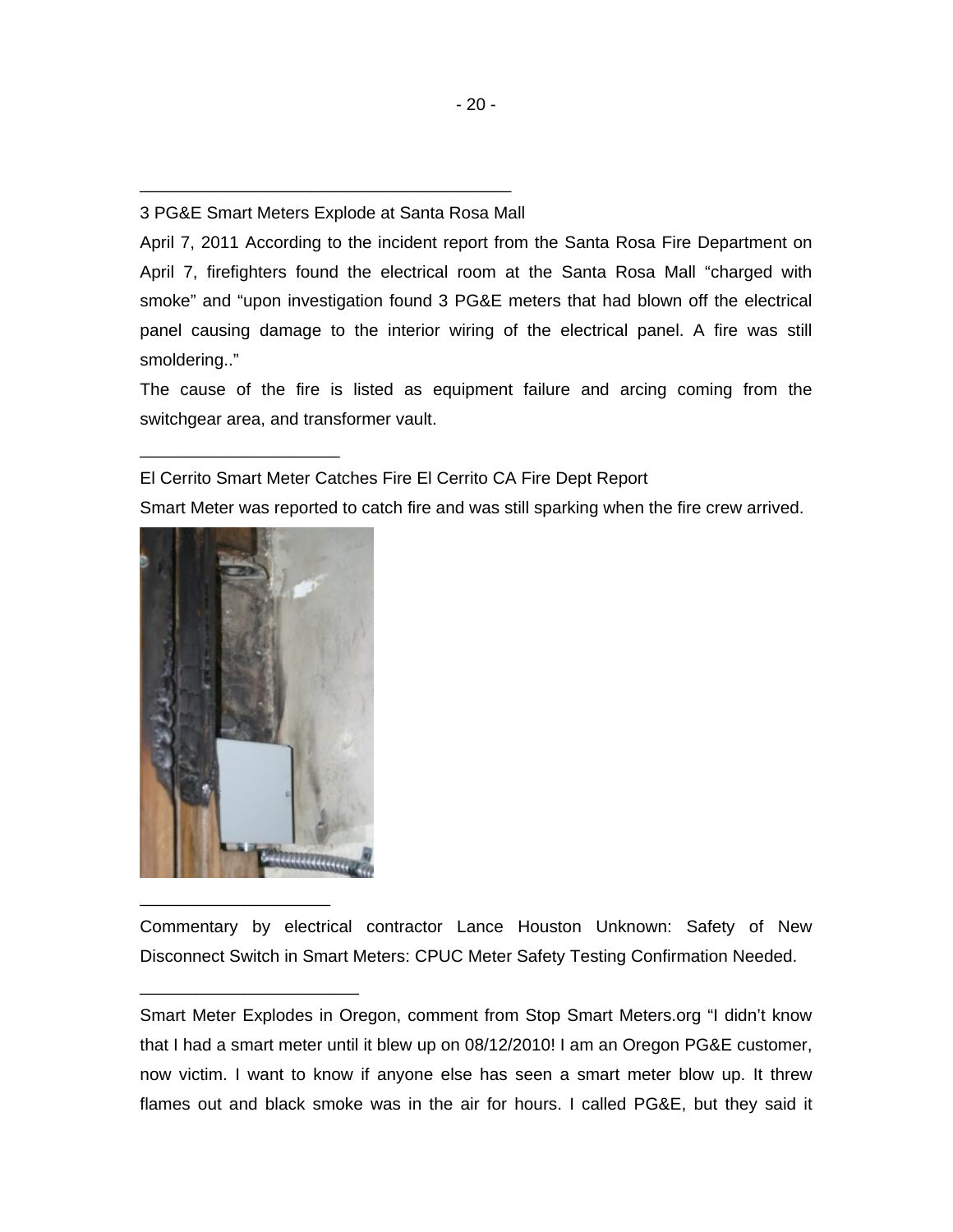wasn't possible for a meter to explode. I wrote letters, called many times, but they said that they were too busy to come look at meter. For five months it sat there black and the house black also from the blast. I had to be taken to the Dr. because the blast knocked me down onto the cement. My doctor has referred me to a specialist. I have never had health problems. Now I have severe pain running through the nerves of the right side of my body. I can only walk with crutches now and only sleep two to four hours per night. The bills continue to go higher each month, and my bill says "estimated usage." Anon, Oregon

"VICTORIA'S [Australia] energy regulator has conceded smart meter contractors might lack required skills and is reviewing the qualifications of workers rolling out the \$2 billion scheme.

\_\_\_\_\_\_\_\_\_\_\_\_\_\_\_\_\_\_\_\_\_

The Sunday Age [newspaper] can also reveal that, in the course of their work, smart meter installers have identified dangerous and possibly life-threatening electrical hazards in 3500 Victorian homes. Smart Meter Shock: electrical hazards found in 3500 homes

\_\_\_\_\_\_\_\_\_\_\_\_\_\_\_\_\_\_\_\_\_\_\_\_\_\_\_\_\_\_\_\_\_\_\_\_\_\_\_\_\_\_\_\_\_

\_\_\_\_\_\_\_\_\_\_\_\_\_\_\_\_\_\_\_\_\_\_\_\_\_\_\_\_\_\_\_\_\_\_

\_\_\_\_\_\_\_\_\_\_\_\_\_\_\_\_\_\_\_\_\_\_\_\_\_\_\_\_\_\_

"When PG&E installed their SmartMeters on my duplex in Sunnyvale they almost burned the place down. All the power plugs had burned insulation and wires where the wires connected to the plug receptacle in one of the units. PG&E's SmartMeters are a safety hazard and any good judge would stop PG&E before more people are hurt and more property is damaged." Michael E. Boyd –President, CAlifornians for Renewable Energy, Inc.

SPARKS in Oregon! On November 8th, 2010 Anonymous (not verified) says: "The smart meter that was installed two months ago sparked and made exploding noises. I am still getting a bill. However, after that last boom with fire sparks, I am sure it isn't running. I can't see inside the meter because the front of it is black now! I am going to let tit sit there for a while and see if the bill continues to rise drastically. I haven't seen anymore sparks since the last big one. I am assuming my rising PG&E bill is created by the "energy fairy" at PG&E!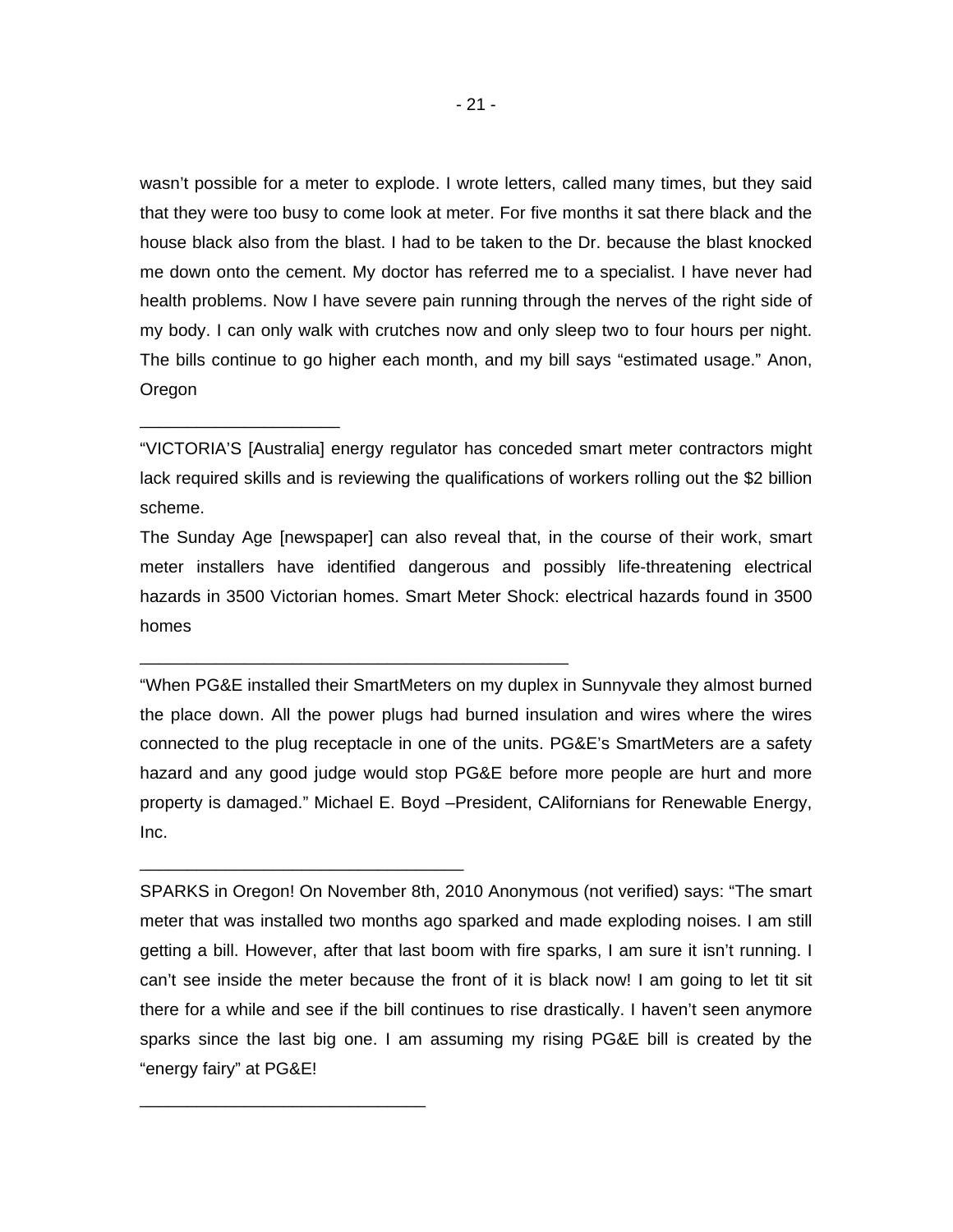State of Maine Utility CMP Supervisor admits finding Smart Meter fire hazards Media report Russ Farwell, a CMP unit supervisor, said the technicians are actually discovering more possible fire hazards than the company anticipated, and informing customers of dangers they otherwise would not have known existed. He said, so far, they have discovered 70 to 80 electrical issues in the Portland area. "I didn't think they'd find that many," he said.

"Farwell said recently a customer's television was destroyed during a meter replacement because the man allegedly did not come to the door when a technician knocked and then left the television on during the meter change.

Media Report: Danville (Virginia) Woman says meter is a fire hazard " Kari Pyrtle says the meter, provided by the city, actually exploded and that it could have set her whole house on fire. The incident happened back on October 8, 2010.

"We were getting up, getting ready for school and for work," said Kari Pyrtle, a Danville resident. "All of the sudden the lights started flickering on and off and we hit the breaker box. Go outside and we could smell electrical burning. And we looked and our whole smart meter was turning black."

Fires Spark During Smart Meter Installations

\_\_\_\_\_\_\_\_\_\_\_\_\_\_\_\_\_\_\_\_\_\_\_\_\_\_\_\_\_\_

\_\_\_\_\_\_\_\_\_\_\_\_\_\_\_\_\_\_

\_\_\_\_\_\_\_\_\_\_\_\_\_\_\_\_\_\_\_\_\_\_\_\_\_\_\_

ARLINGTON – Smart meter installations are being blamed for two house fires in Arlington this week.The problem isn't the meters themselves, but instead what's happening to electrical wiring.

The first fire happened Monday on Brook Hill Lane and the second happened Tuesday on Grants Parkway. Arlington fire investigator Morkita Anthony found that when the old meters were pulled out, the main electric feeds to the houses were accidentally pulled as well. "

What it's doing is making contact somehow with the electric box or the wiring inside and causing a short, which is causing a fire," Anthony said.

Smart meter fire reported in Canada: " The smart meter on the side of my house caught fire and per the Fire Inspector said it was the cause of the fire. Hydro came and took the meter saying it was there property. Who is at fault and if there property burnt my house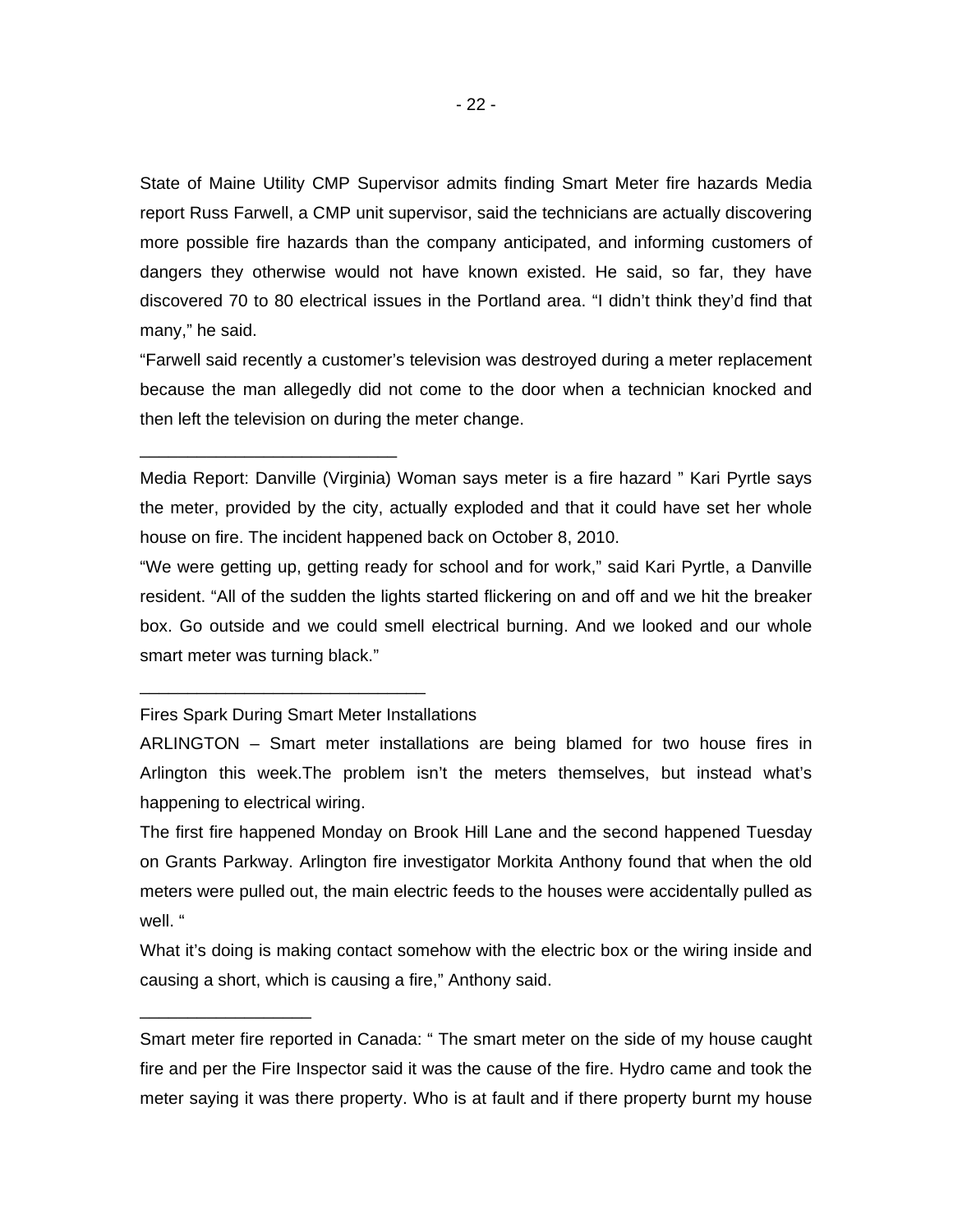why should I have to pay my deductible and risk my insurance to go up? Will my insurance go after the Hydro company? Should I get a good Lawyer? "

Media Report: Vacuum Shop Fire Raises Smart Meter Questions "There may have been warning signs that the electrical system wasn't working properly before the 6:30 a.m. fire. Rawles and a friend of his, offshore crane operator Ty Allen, both said the remote meter appeared to have stopped working months before the fire. Rawles said calls to the utility went ignored.

Allen also described unusual marks on the meter before it caught fire. "It looked like it'd been hot or burned inside the meter," he said.

"An incident report filed by the Bakersfield Fire Department the day of the fire appears to blame the meter. It said department personnel arrived at the scene and found "a problem with the electric service meter."

"The meter had appeared to failed and shorted out causing arcing," according to a copy of the report."

Berkeley Fire Department Report: Smart Meter Fire It states, "Investigation revealed the newly installed PG&E Smart Meter in the kitchen was hot to touch and smoking, with a orange glow inside the meter housing"

The issue was turned over to PG&E.

\_\_\_\_\_\_\_\_\_\_\_\_\_\_\_\_\_\_\_\_\_\_\_\_\_\_\_\_\_\_\_\_

\_\_\_\_\_\_\_\_\_\_\_\_\_\_\_\_\_\_\_\_\_\_\_\_\_\_\_\_\_\_\_\_\_

\_\_\_\_\_\_\_\_\_\_\_\_\_\_\_\_\_\_\_\_\_\_\_

\_\_\_\_\_\_\_\_\_\_\_\_\_\_\_\_\_\_\_\_\_\_\_\_

The following scan of the Berkeley fire department report is a large file and may take a long time to load: Berkeley Smart Meter Fire

The Utility Reform Network: Are Smart Meters a Better Way to do Business? "They have shorted out appliances, they've caught fire, they interfere with garage door openers or security systems." said Mark Toney of the Utility Reform Network.

Modesto Irrigation District Finally Comes Clean About Smart Meters | THE VOICE OF MODESTO. The original article has been removed. More info HERE.

Meters caused GFI problems-MID spent over \$138,000.00 in overtime repairs to homes where the meters caused the GFI circuit breaker to trip causing service disruption for the homeowner. Modesto's Head Electrical Inspector said while the people changing home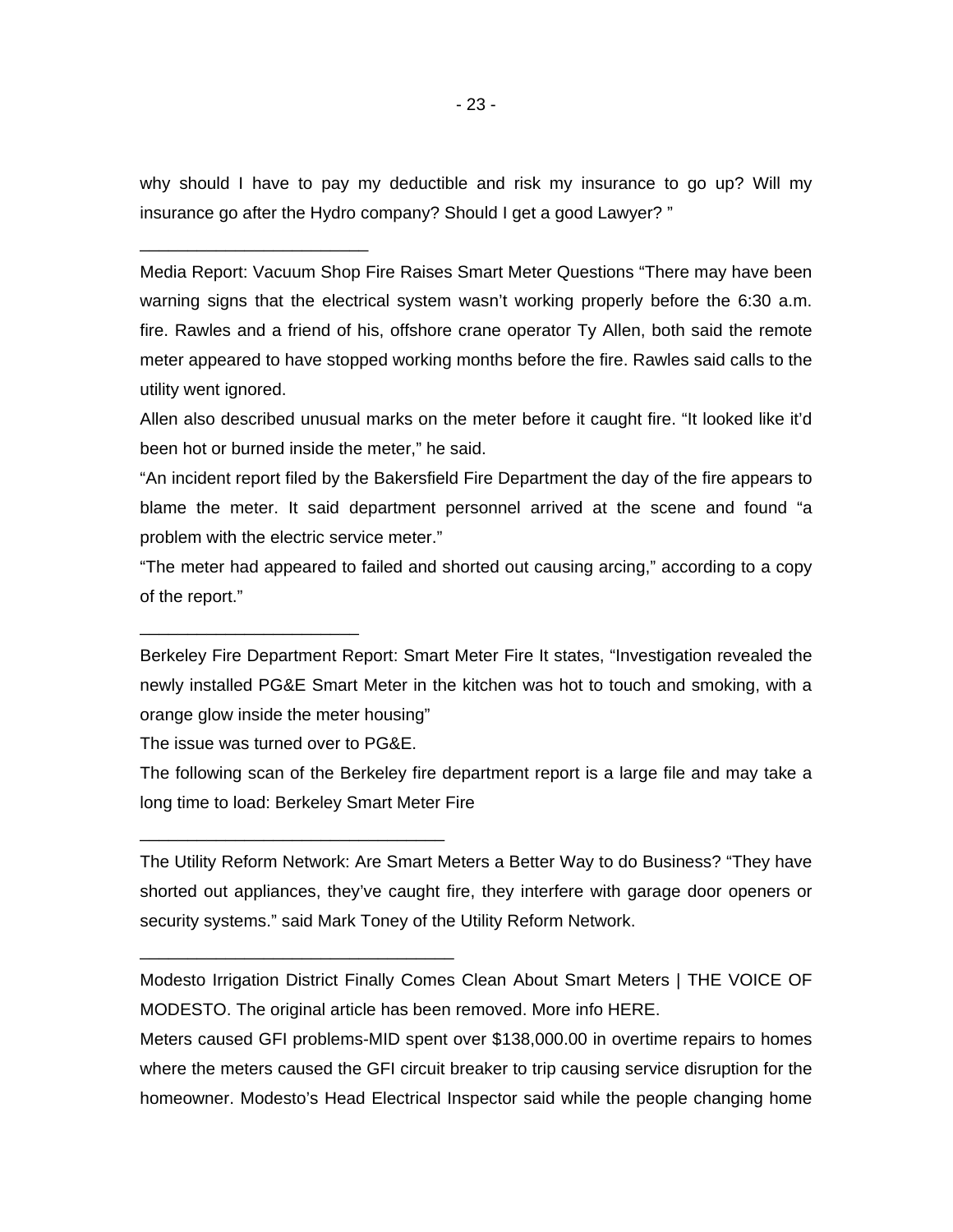wiring weren't electricians, that it was the same as having a handyman in your home redoing the wiring so no inspection was needed, and that the homeowner assumed responsibility for the repairs. MID made the claim they weren't aware of any homeowners paying for their own repairs, but if the homeowner didn't know MID was at fault, they wouldn't have contacted them.

From New Zealand: Fire Prone Meter Boxes causing Concern

\_\_\_\_\_\_\_\_\_\_\_\_\_\_\_\_\_\_\_\_\_\_\_

\_\_\_\_\_\_\_\_\_\_\_\_\_\_\_\_\_\_\_\_\_\_\_\_

\_\_\_\_\_\_\_\_\_\_\_\_\_\_\_\_\_\_\_\_\_\_\_

"Front line firefighters are concerned about the number of household power meter boxes that are bursting into flames.

There have been 67 callouts in Christchurch to electrical malfunctions so far this year, and new smart meters have been involved in three in the last five days. Graham Hobbs considers himself lucky. He was woken at 4:30am to find his smart meter on fire. "I lifted this up it was still glowing and smoking, and slammed it shut to try and seal it off." The following night Kelvin Dixon, who lives nearby, suffered a similar fate. "I pulled into my drive way and found my meter box on fire great amounts of smoke." Mr Dixon is a registered electrician and says the contactor that sits beneath the smart meter caught fire and melted."

PG&E Report: "During the second quarter of 2009, PG&E discovered a limited number of cases of SmartMeter™ radio interference with customer electronics, including ground fault circuit interrupters (GFCI) and arc fault circuit interrupters (AFCI). In response, PG&E implemented a policy to defer meter installations at customer premises that PG&E is aware could potentially be affected by radio frequency interference. PG&E plans to install an adjustable voltage meter to prevent potential interference at these recorded locations. These adjustable meters are currently in final acceptance testing at PG&E. Upon final acceptance and approval, a schedule will be developed to deploy these meters at the premises where installation was deferred." Pages 6-7 Advanced Metering Infrastructure; January 2010 Semi-Annual Assessment Report and SmartMeter™

Program Quarterly Report (Updated), Pacific Gas and Electric Company. Updated Semi-Annual AMI Report\_Jan\_2010-12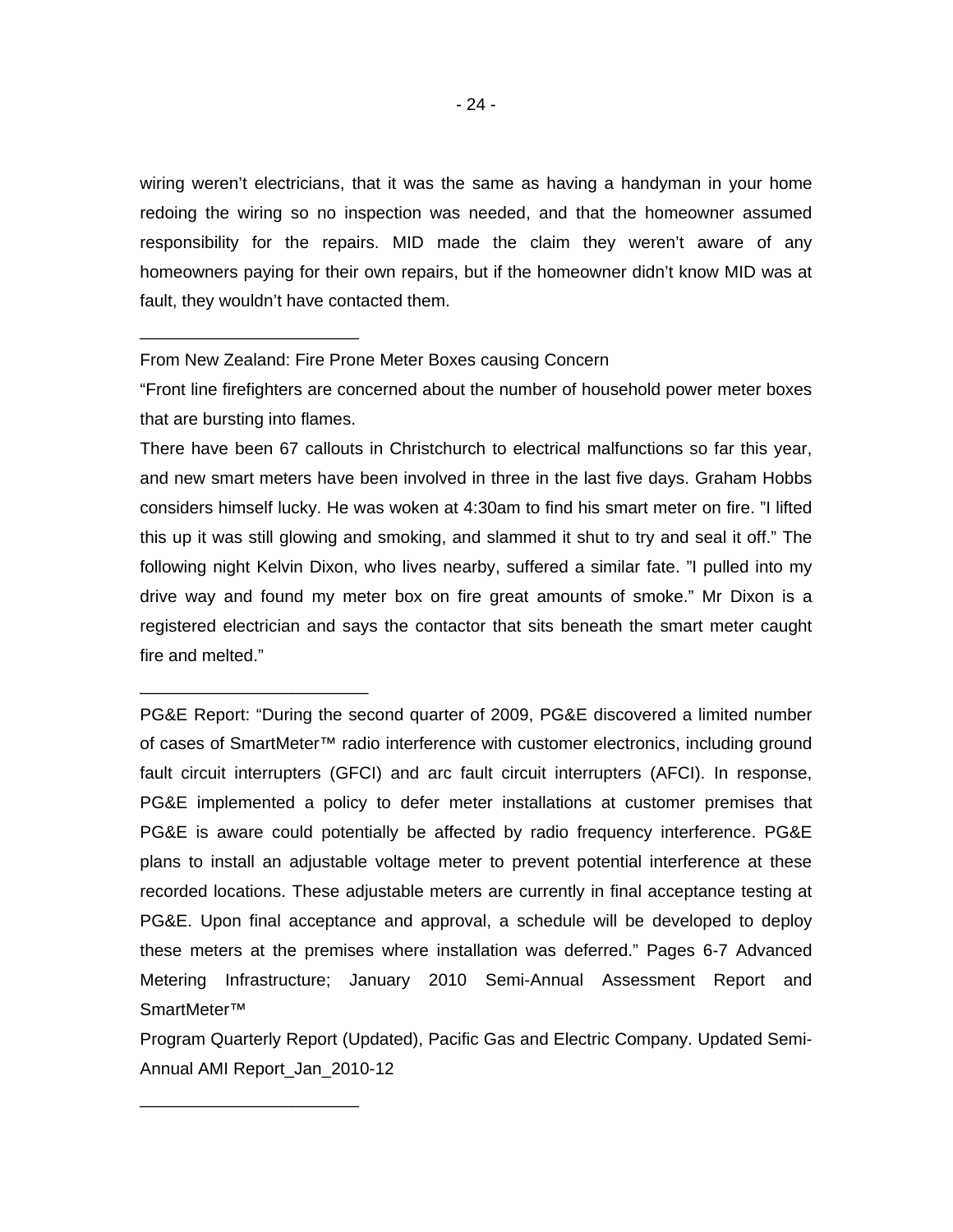Online reader comment: "As a newspaper editor in little ole Cleburne County, Alabama we come out tomorrow with a story on a house which may have burned down because of a smart meter, another incident of a meter apparently getting so hot it almost burned along with circuit panel inside the home and people being told either by installer or power co that if they did not replace all the wiring in their home that the meter would indeed cause a fire!!!! I am told by a commercial builder that some meters may be faulty and allow 300-440 volts in on a home's 220 and 110 lines. We're seeing problems out here of burn outs in appliances, meltdowns of hair dryers, kitchen appliance , and a number of high-end electronics getting zapped. Goodbye Bose radio, goodbye wide, wide screen tv and see if the utility cos are going to pay for those items – don't think so!" Link to news article

Electrical Fires reported in Georgia 2009 http://stopsmartmeters.org/wpcontent/uploads/2012/01/Electrical-fires-Georgia-Feb2009.pdf



\_\_\_\_\_\_\_\_\_\_\_\_\_\_\_\_\_\_\_\_\_\_\_\_\_\_\_\_\_\_\_\_\_\_\_\_\_

Media report on a Smart Meter fire in Bakersfield. "Smart Meter Blows Up At Business" "On Wednesday, a PG&E technician was called out to replace the meter after employees found the device burned up and lying on the ground. …"Basically it was an explosion. I saw the meter on the ground and the face plate was blew off and the whole meter was blackened. Even the breaker box that housed the meter was blackened by what seemed to be an electrical short," said Vernon Nelson, an employee. Another employee wondered how safe the meters are in general, especially for residential families? ABC 23 contacted PG&E who said they are not aware of any smart meters catching fire or blowing up. However the PG&E technician told the employee as he was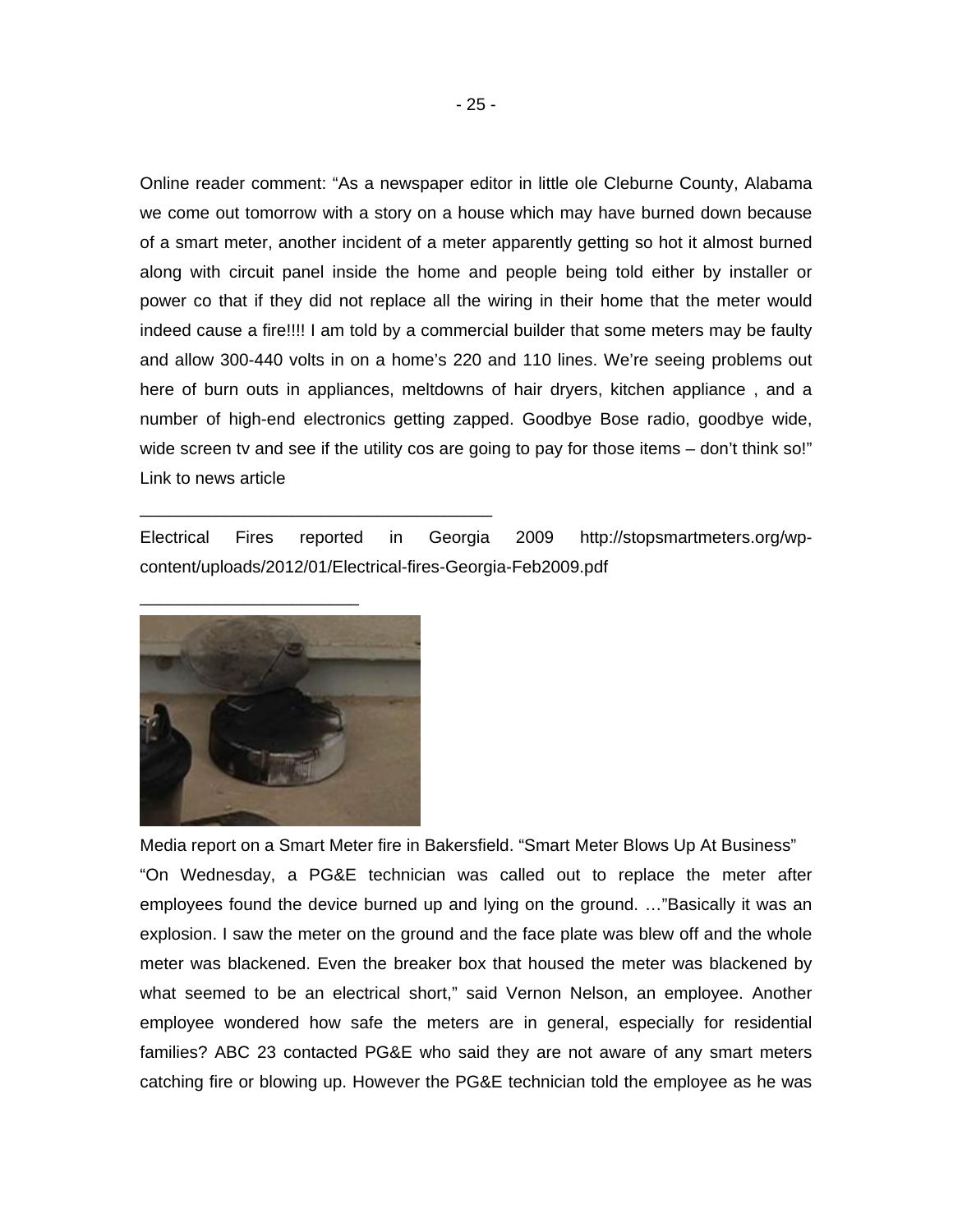replacing the meter, that he had replaced at least 15 meters around town due to the same problem they had, said an employee."

\_\_\_\_\_\_\_\_\_\_\_\_\_\_\_\_\_\_\_\_\_\_\_\_\_\_\_\_\_\_\_\_\_\_\_\_\_\_\_\_\_\_\_\_\_\_\_\_\_\_\_\_\_\_\_\_\_\_\_\_\_\_

\_\_\_\_\_\_\_\_\_\_\_\_\_\_\_\_\_\_\_\_\_\_\_\_\_\_\_\_\_\_\_\_\_\_\_\_\_\_\_\_\_\_\_\_\_\_\_\_\_\_\_\_\_\_\_\_\_\_\_\_\_\_\_

#### More Smart Meter Fires stories: Coalition to Stop Smart Meters

Wireless Smart Meters and Potential for Electrical Fires

Commentary by Cindy Sage, Sage Associates and James J. Biergiel, EMF Electrical Consultant July 2010

Typical gauge electrical wiring that provides electricity to buildings (60 Hz power) is not constructed or intended to carry high frequency harmonics that are increasingly present on normal electrical wiring. The exponential increase in use of appliances, variable speed motors, office and computer equipment and wireless technologies has greatly increased these harmonics in community electrical grids and the buildings they serve with electricity. Harmonics are higher frequencies than 60 Hz that carry more energy, and ride along on the electrical wiring in bursts. Radio frequency (RF) is an unintentional by-product on this electrical wiring.

It may be contributing to electrical fires where there is a weak spot (older wiring, undersized neutrals for the electrical load, poor grounding, use of aluminum conductors, etc.). The use of smart meters will place an entirely new and significantly increased burden on existing electrical wiring because of the very short, very high intensity wireless emissions (radio frequency bursts) that the meters produce to signal the utility about energy usage.

There have now been electrical fires reported where smart meters have been installed in several counties in California, in Alabama, and in other countries like New Zealand. Reports detail that the meters themselves can smoke, smolder and catch fire, they can explode, or they can simply create overcurrent conditions on the electrical circuits.

Electrical wiring it is not sized for the amount of energy that radio frequency and microwave radiation. These unintended signals that can come from new wireless sources of many kinds are particularly a worry for the new smart meters that produce very high intensity radio frequency energy in short bursts. Electrical fires are likely to be a potential problem.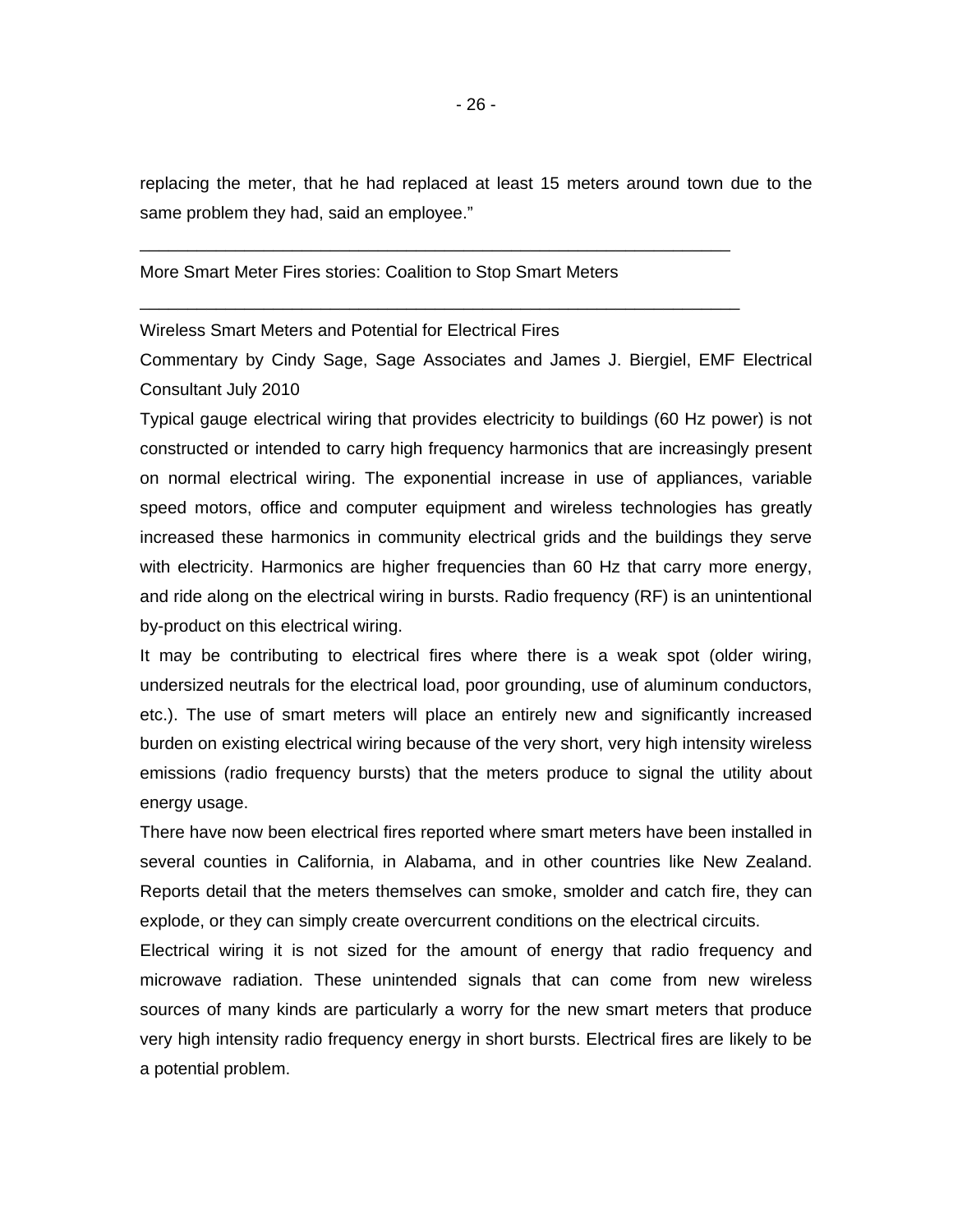Electrical wiring was never intended to carry this – what amounts to an RF pollutant – on the wiring. The higher the frequency, the greater the energy contained. It's not the voltage, but it is the current that matters. RF harmonics on electrical systems can come from computers, printers, FAX machines, electronic ballasts and other sources like variable speed motors and appliances that distort the normal, smooth 60 hertz sine wave of electrical power and put bursts of higher energy RF onto the wiring.

Wireless smart meters don't intentionally use the electrical system to send their RF signal back to the utility (to report energy usage, etc). But, when the wireless signal is produced in the meter… it boomerangs around on all the conductive components and can be coupled onto the wiring, water and gas lines, etc. where it can be carried to other parts of the residence or building.

It is an over-current condition on the wiring. It produces heat where the neutral cannot properly handle it. The location of the fire does NOT have to be in close proximity to the main electrical panel where the smart meter is installed.

A forensic team investigating any electrical fire should now be looking for connections to smart meters as a possible contributing factor to fires. Every electrical fire should be investigated for the presence of smart meter installation. Were smart meters installed anywhere in the main electrical panel for this building? For fires that are 'unexplained'or termed electrical in nature, fire inspectors should check whether smart meters were installed within the last year or so at the main panel serving the buildings. They should question contractors and electricians who may have observed damage from the fire such as damage along a neutral, melted aluminum conductor or other evidence that would imply an overcurrent condition. They should also look for a scorched or burned smart meter, or burn or smoke damage to the area around the smart meter. Problems may be seen immediately, with a smart meter smoking or exploding. Or, it may be months before the right conditions prevail and a neutral circuit overloads and causes a fire. The fire may or may not be right at the smart meter. Some questions that should be asked include:

Were smart meters installed in the main electrical panel for this building? Problems may be seen immediately, with a smart meter smoking or exploding. Or, it may be months before the right conditions prevail and a neutral circuit overloads and causes a fire. The fire may or may not be at the smart meter. Any smart meter installed in a main panel might start an electrical fire in that building; it